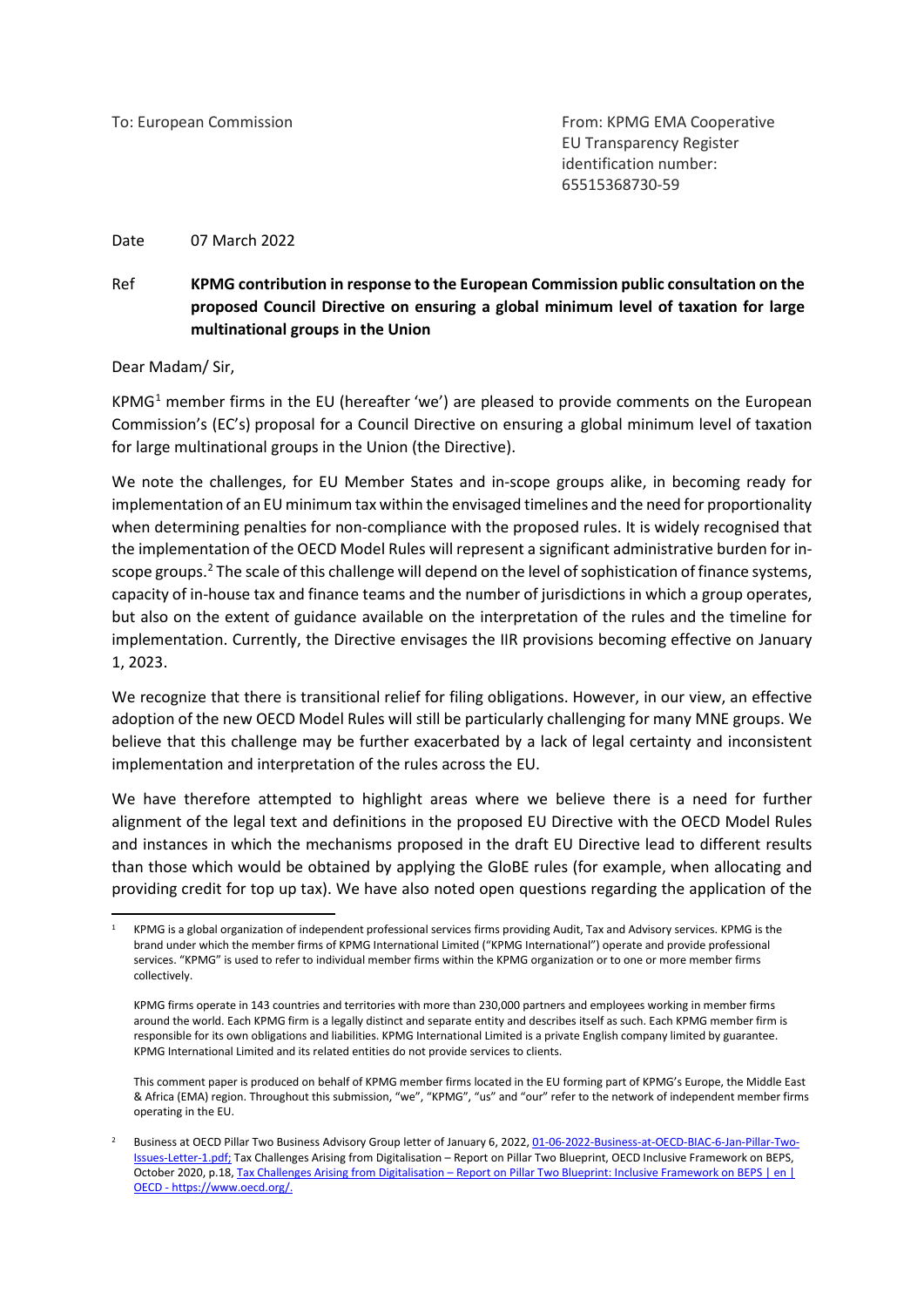rules to large-scale domestic groups, in particular with regard to transitional arrangements and reporting requirements.

We trust that our comments will assist the European Commission in bringing clarity, legal certainty and alignment with the international consensus.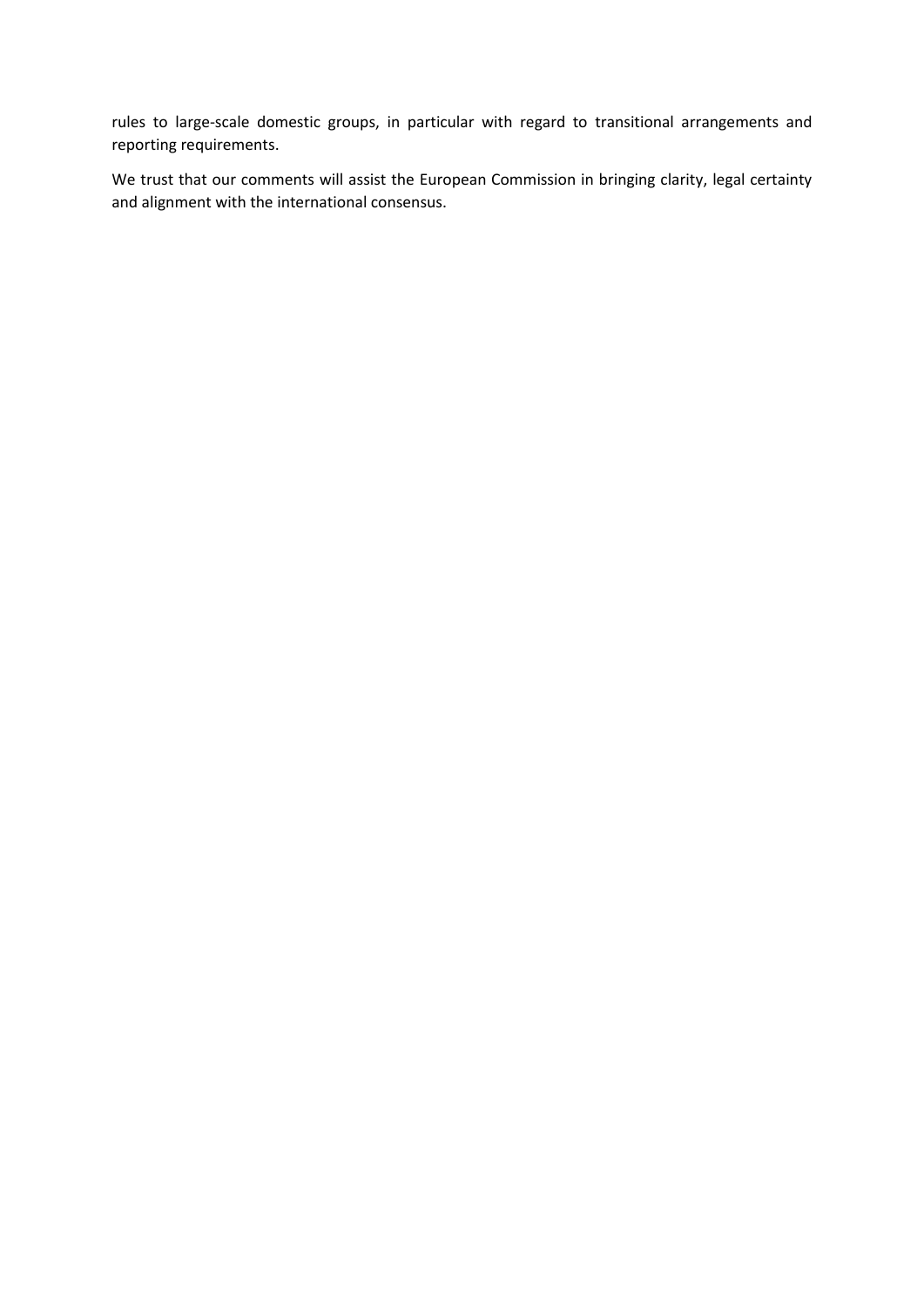## **Contents**

| $\mathbf{1}$   |       |       |                                                                                            |  |
|----------------|-------|-------|--------------------------------------------------------------------------------------------|--|
|                | 1.1   |       |                                                                                            |  |
|                | 1.2   |       |                                                                                            |  |
|                | 1.3   |       |                                                                                            |  |
| $\overline{2}$ |       |       |                                                                                            |  |
|                | 2.1   |       |                                                                                            |  |
|                | 2.2   |       |                                                                                            |  |
|                | 2.3   |       | Mechanism for cross-referencing the GloBE Implementation Framework7                        |  |
|                | 2.4   |       | Additional safeguards for a coordinated application of the GloBE rules within the Union  8 |  |
| 3              |       |       |                                                                                            |  |
|                | 3.1   |       | Deviations between Directive and Model Rules leading to different results 9                |  |
|                |       | 3.1.1 |                                                                                            |  |
|                |       | 3.1.2 |                                                                                            |  |
|                |       | 3.1.3 |                                                                                            |  |
|                | 3.2   |       |                                                                                            |  |
|                | 3.2.1 |       | IIR allocation in respect of LTCEs located in the same jurisdiction11                      |  |
|                |       | 3.2.2 |                                                                                            |  |
|                |       | 3.2.3 |                                                                                            |  |
|                |       | 3.2.4 |                                                                                            |  |
| 4              |       |       |                                                                                            |  |
| 5              |       |       |                                                                                            |  |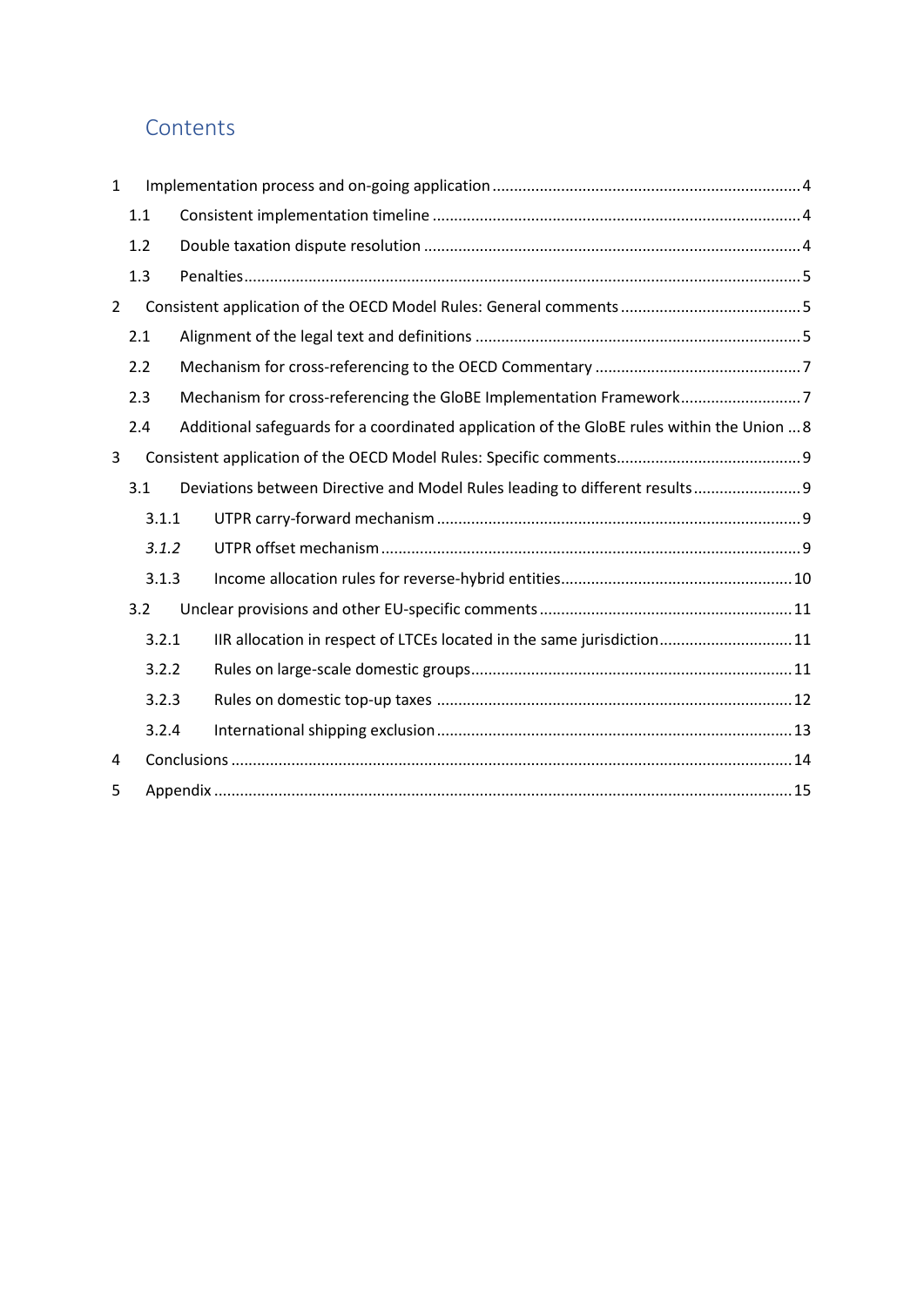## <span id="page-3-0"></span>1 Implementation process and on-going application

#### <span id="page-3-1"></span>1.1 Consistent implementation timeline

According to the text of the proposed Directive, Member States will be required to bring into force the laws, regulations and administrative provisions necessary to comply with the Directive by December 31, 2022 and to apply the rules from January 1, 2023 (January 1, 2024 for Article 11, 12 and 13). Furthermore, we understand that the French Presidency of the Council of the EU intends to "bring the implementation of this agreement [...] at EU level" during their term, i.e. the first half of 2022<sup>[3](#page-3-3)</sup>.

We note that the Directive sets a minimum standard and that Member States are therefore, in principle, allowed to introduce the rules sooner than the timeline set out above. On the other hand, several Member States have raised concerns regarding their ability to finalize the adoption and implementation of the Directive into local law, given the specifics of their domestic legislative process<sup>[4](#page-3-4)</sup>.

Given the complexity of the new rules and the added challenge of applying these to an MNE Group that operates cross-border in the EU, we believe that the provisions of the Directive should apply consistently across the EU in terms of transposition timeline. We therefore propose that Member States should be discouraged from introducing the provisions of the Directive earlier than the deadline set by the EU. Furthermore, should some Member States be allowed a derogation from the transposition deadline due to national rules on the enactment of laws, we stress the need for clear transitional measures with respect to these Member States, if any. Such measures should give inscope MNE groups the legal certainty needed to prevent this complex set of rules from becoming more burdensome and should prevent double taxation from occurring.

#### <span id="page-3-2"></span>1.2 Double taxation dispute resolution

We note that the proposed Directive does not include specific provisions on double taxation dispute resolution. Whilst we acknowledge that the rules are generally designed in a such a way as to address potential instances of double taxation, we note that disputes may nevertheless arise e.g. where the rules and related Commentary leave room for interpretation, some of which have been highlighted throughout this contribution.

Member States can rely on Directive (EU) 2017/1852 on tax dispute resolution mechanisms in the EU and on specific provisions in bilateral tax treaties to resolve double taxation disputes. However, Directive 2017/1852 only applies to disputes that arise from the application of agreements and conventions that provide for the elimination of double taxation of income and capital. By the same token, double taxation dispute resolution will only be available under some bilateral treaties that Member States have entered into and will only be relevant for issues related to top-up tax allocated and charged under the proposed Directive where the respective tax treaty allows for resolution of disputes on taxes not covered by it.

In order to ensure that taxpayers have access to effective dispute resolution procedures, a potential solution would be for the proposed Directive on minimum tax to also amend Directive (EU) 2017/1852 on tax dispute resolution mechanisms in the EU to include disputes arising from the application of the GloBE rules in the EU, provided that this does not depart from the framework agreed upon at OECD level. Furthermore, the proposed Directive should clarify the framework for resolution of disputes

<sup>3</sup> Source[: https://presidence-francaise.consilium.europa.eu/en/news/french-president-emmanuel-macron-press-conference-speech/.](https://presidence-francaise.consilium.europa.eu/en/news/french-president-emmanuel-macron-press-conference-speech/)

<span id="page-3-4"></span><span id="page-3-3"></span><sup>4</sup> We note comments made by Sweden during the January 18, 2022 ECOFIN meeting, regarding the need to comply with the internal constitutional law making requirements. Source: [Economic and Financial Affairs Council -](https://www.consilium.europa.eu/en/meetings/ecofin/2022/01/18/) Consilium (europa.eu).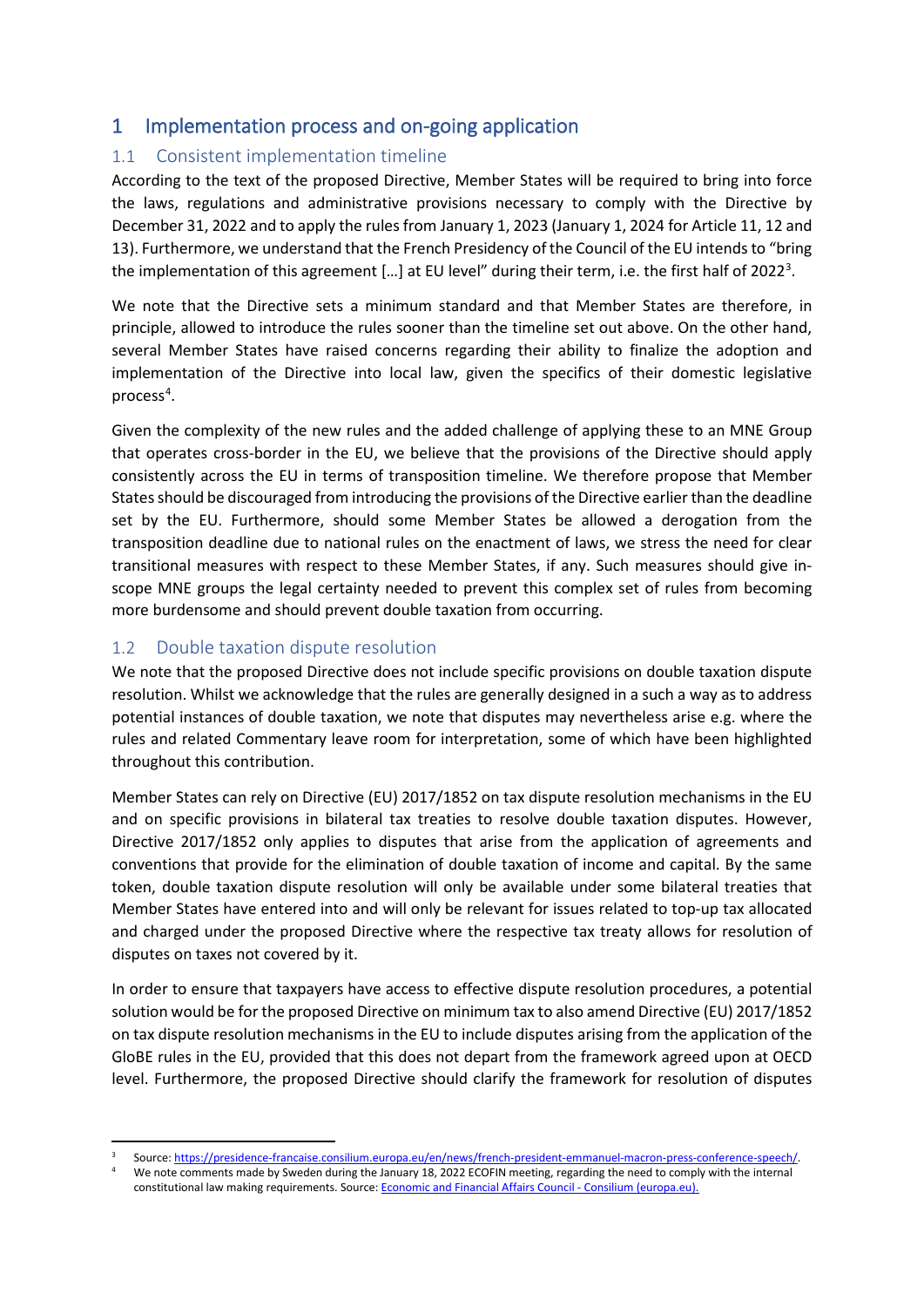with non-EU countries, e.g. by reference to relevant provisions of the OECD GloBE Implementation Framework, which is now being developed at OECD level, or other existing mechanisms.

The OECD Model Rules were developed on the understanding that a common approach would be applied by Inclusive Framework members. In this regard, it was anticipated that the rules would be widely adopted, and the European Union has quickly moved to take the lead in the implementation process. However, issues may arise where non-EU Member States fail to achieve approval domestically or if the timeline for approval is delayed indefinitely. In particular, this could prove challenging where non-EU jurisdictions impose taxes that do not qualify as GloBE covered taxes or as qualified IIR/ domestic top up taxes (and therefore the GloBE offset mechanisms will not be available). We would recommend that the EC actively considers this possibility with a view to ensuring that Member States have at their disposal appropriate tools to resolve potential disputes.

#### <span id="page-4-0"></span>1.3 Penalties

We note that the proposed Directive lays down penalties for when an MNE group fails to comply with the obligations laid down in the Directive. An administrative pecuniary penalty amounting to 5% of turnover is prescribed for cases where a constituent entity does not comply with the requirement to file a top-up tax information return pursuant to Article 42. Given that the penalty provisions are linked to the failure of an in-scope entity to file the relevant top-up tax returns in a timely manner, it seems disproportionate to set the penalty by reference to the entity's turnover.

We suggest that a more appropriate approach would be to allow Member States to set the level of penalties in accordance with domestic legislation e.g. on similar obligations, such as filing of annual corporate income tax returns, provided that the penalty is effective, proportionate and dissuasive (in accordance with settled case-law of the Court of Justice of the European Union, e.g. case C-68/88 Commission v Greece).

## <span id="page-4-1"></span>2 Consistent application of the OECD Model Rules: General comments

KPMG appreciates the efforts made by the EC to ensure a harmonized and uniform implementation of the OECD Model Rules across EU Member States. In this respect, the Explanatory Memorandum accompanying the proposed Directive states that *"it is crucial that the global minimum tax reform is implemented in a sufficiently coherent and coordinated fashion"* and that *"only a common Union framework would prevent a fragmentation of the internal market in the implementation of them"* and *"provide taxpayers with legal certainty when implementing the rules"*.

There are a number of places in the GloBE rules where determinations by one tax administration are likely to have corresponding consequences for the application of the GloBE rules in other jurisdictions. Where the GloBE rules are not applied in a coordinated and consistent manner, risks of double taxation, tax uncertainty and excessive administrative burdens arise.

Consequently, the aim should be for EU implementation to be fully in line with the common approach as agreed on by the G20/OECD Inclusive Framework (IF), which requires IF members that adopt the Model Rules to implement and administer the rules consistently. The following sections are intended to highlight key areas where we believe that the proposed Directive is not fully in line with the common approach and where it might give rise to inconsistent application either within the Union or between the Union and non-EU jurisdictions.

#### <span id="page-4-2"></span>2.1 Alignment of the legal text and definitions

KPMG is of the view that the text of the proposed Directive should remain as aligned to the text of the Model Rules as possible to ensure a coordinated interpretation of the GloBE rules between the EU and non-EU jurisdictions that apply the rules.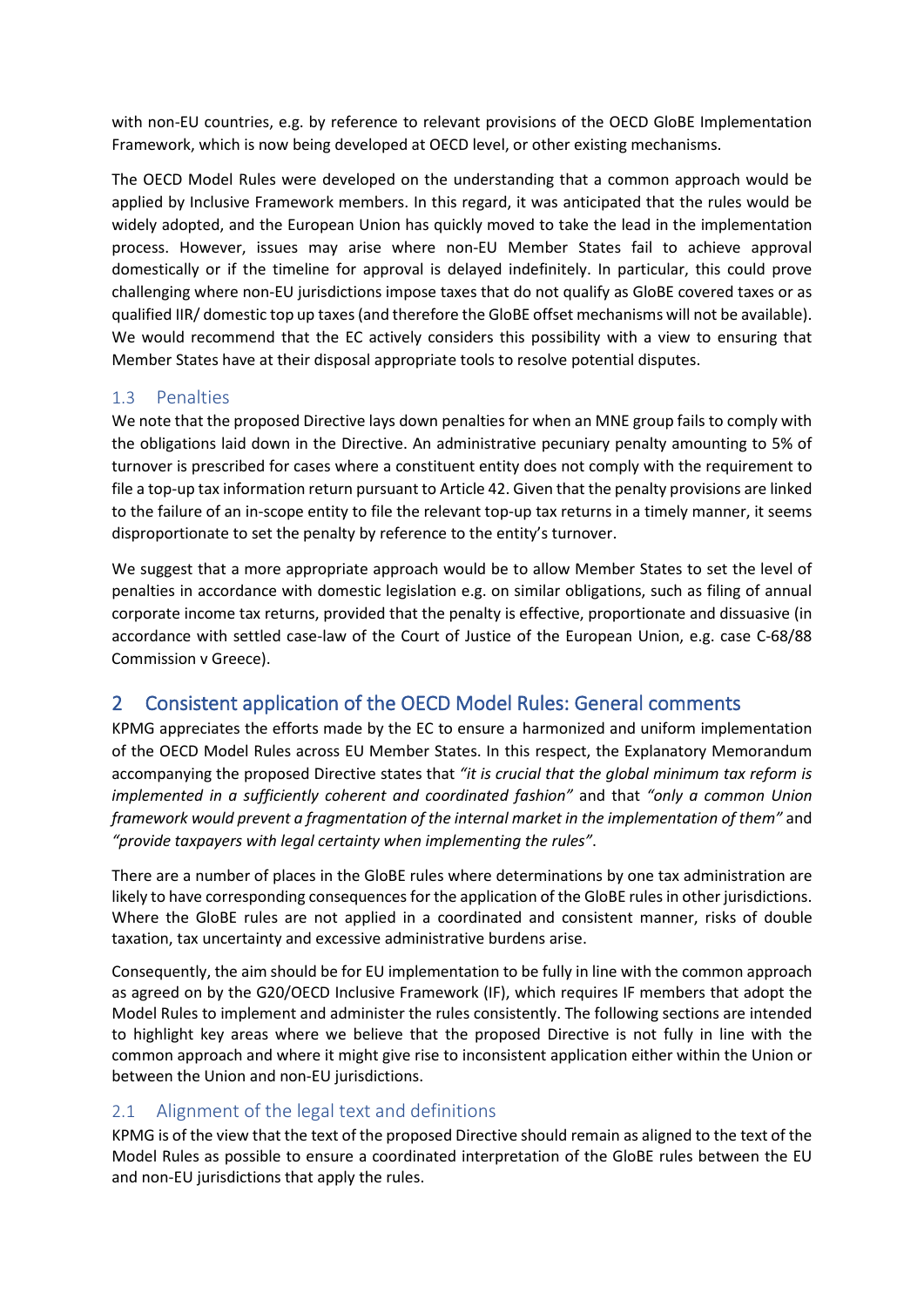There are, however, a number of terms and definitions throughout the proposed Directive that deviate from the OECD Model Rules. Table 1 in the Appendix provides examples where the Directive uses different terms compared to the Model Rules. Similarly, inconsistencies might arise due to deviating definitions as shown in Table 2 in the Appendix. While it is assumed that these terms and definitions are interchangeable and shall not provide for any deviating interpretations, the use of different terms and definitions nevertheless causes the risk of inconsistent application between EU and non-EU, IF jurisdictions.

One such example, is Article 8 of the proposed Directive, which sets out the rules for allocation of the top-up tax under the income inclusion rule. The top-up tax due by a parent entity in respect of a lowtaxed constituent entity (LTCE) is the parent entity's allocable share in the top-up tax for the LTCE for the fiscal year. Article 8 of the proposed Directive defines a parent entity's allocable share as the "proportion" of the parent entity's interest in the income of the LTCE. The proposed Directive does not provide any further guidance on how the proportion of the parent entity's interest should be determined. By contrast, the OECD Model Rules define, in Article 2.2, a parent entity's allocable share by reference to the parent entity's "Inclusion Ratio" – i.e. the ratio of (a) the GloBE income of the LTCE for the fiscal year, reduced by the amount of such income attributable to ownership interests held by other owners, to (b) the GloBE income of the LTCE for the fiscal year. The rules then go on to define the amount of GloBE income attributable to ownership interests held by other owners<sup>[5](#page-5-0)</sup>.

We understand that the intention is for the outcome of applying the rules in accordance with Article 8 of the proposed Directive to be in line with the result obtained by applying Article 2.2 of the Model Rules. We note, however, that the difference in wording and lack of detail on how the proportion of the parent entity's interest in the income of the LTCE should be determined may lead to a different outcome.

In order to avoid issues such as that described above in relation to Article 8 and as further shown in the Appendix, KPMG recommendsthat terms and definitions in the Directive should be brought in line with the Model Rules. Should the EC consider that this is not possible, we suggest that a comparison of the Articles of the proposed Directive with the OECD Model Rules, together with a clarification of any intentional differences.

Further comments on instances where differences in wording lead to a different outcome of the rules by comparison to the OECD Model Rules are included in Chapter 3 of this contribution.

<span id="page-5-0"></span><sup>5</sup> Article 2.2.3 of the OECD Model Rules: The amount of GloBE Income attributable to Ownership Interests in a Low-Taxed Constituent Entity held by other owners is the amount that would have been treated as attributable to such owners under the principles of the Acceptable Financial Accounting Standard used in the Ultimate Parent Entity's Consolidated Financial Statements if the Low-Taxed Constituent Entity's net income were equal to its GloBE Income and:

<sup>(</sup>a) the Parent Entity had prepared Consolidated Financial Statementsin accordance with that accounting standard (the hypothetical Consolidated Financial Statements);

<sup>(</sup>b) the Parent Entity owned a Controlling Interest in the Low-Taxed Constituent Entity such that all ofthe income and expenses of the Low-TaxedConstituent Entitywere consolidated on a line-by-line basis with those of the Parent Entity in the hypothetical Consolidated Financial Statements;

<sup>(</sup>c) all of the Low-Taxed Constituent Entity's GloBE Income were attributable to transactions with persons that are not Group Entities; and

<sup>(</sup>d) all Ownership Interests not directly or indirectly held by the Parent Entity were held by persons other than Group Entities.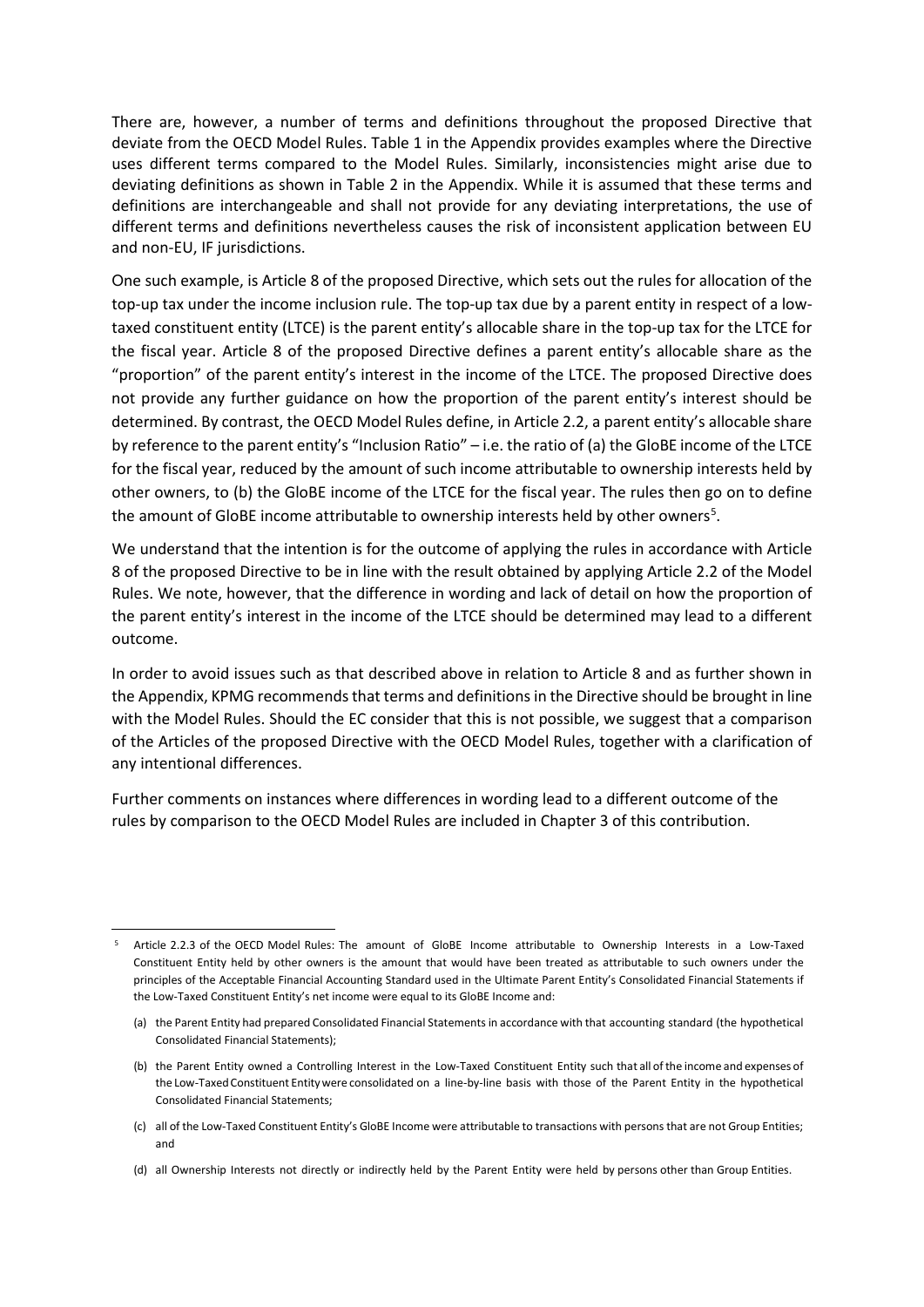#### <span id="page-6-0"></span>2.2 Mechanism for cross-referencing to the OECD Commentary

The OECD Model Rules provide jurisdictions with a template for the domestic implementation of the GloBE rules, which is in large part mirrored in the proposed EU Directive. However, the Model Rules do not provide any guidance on the interpretation and application of the rules. For this reason, the OECD will release<sup>[6](#page-6-2)</sup> a Commentary that is intended to promote a consistent and common interpretation of the GloBE rules and that will facilitate coordinated outcomes for both tax administrations and MNE Groups. The Commentary is expected to explain the intended outcomes under the rules and clarify the meaning of certain terms.

We believe that including a clear indication that Member States should rely on the OECD Commentary to the GloBE Model Rules, insofar as these are in compliance with EU law, would aid in ensuring consistency with the OECD Model Rules, as well as the consistent application of the rules by Member States. With a view to ensuring tax certainty for taxpayers, we recommend that, at a minimum, the Directive:

- (i) is amended to include specific clarifications that are essential to the operation of the rules (e.g. with regard to whether the revenue of excluded entities is relevant for the determination of the revenue threshold test – further examples of such terms and provisions are included in Table 3 in the Appendix to this contribution.), and
- (ii) prescribes to Member States a clear approach in terms of the relevance of OECD materials as sources of interpretation, as well as whether Member States should rely on a static interpretation (i.e. by reference to a specific version of the relevant documents), or dynamic interpretation (i.e. by reference to updated versions of the relevant documents).

Alternatively, the EC could consider publishing an equivalent EU Commentary, for example in the form of a regulation or a soft law instrument (e.g. FAQs) that could be updated by the EC whenever the OECD Commentary is modified. Any solution(s) chosen would need to take into account the dynamic character of the Commentary, the need for close alignment with the OECD Model Rules and ensure consistency with EU law and with the national laws of Member States.

#### <span id="page-6-1"></span>2.3 Mechanism for cross-referencing the GloBE Implementation Framework

The OECD's work on the GloBE Implementation Framework includes the development of jurisdictional safe harbors, which would be intended to limit compliance and the administrative burden for those aspects of an MNE's operations that are likely to be taxable at or above the minimum rate. No detail is provided at this stage on how the safe harbor will be designed. However, the GloBE Implementation Framework is currently being developed at OECD level and is expected to be released during the course of 2022.

In anticipation of such safe harbors, Article 8.2 of the Model Rules provides an option for MNE Group to elect to be exempt from the requirement to compute the jurisdictional ETR and top-up tax and allow tax administrations to deem the top-up tax for the constituent entities located in the safe harbor jurisdiction to be zero for a fiscal year when the MNE Group can demonstrate that those constituent entities meet the requirements of the GloBE safe harbor.

The proposed EU Directive does not currently contain a safe harbor election or any other reference to the OECD's work on safe harbors in this context. Furthermore, the proposed Directive does not provide the European Commission with the power to adopt delegated acts with respect to the GloBE Implementation Framework. Therefore, it does not appear that the proposed Directive provides for a mechanism that would allow measures and mechanisms – such as administrative safe harbors, that are agreed upon at the level of the OECD IF subsequent to the adoption of the Directive to be

<span id="page-6-2"></span><sup>6</sup> [OECD Secretary-General Tax Report to G20 Finance Ministers and Central Bank Governors \(Indonesia, February 2022\)](https://www.oecd.org/tax/beps/oecd-secretary-general-tax-report-g20-finance-ministers-indonesia-february-2022.pdf)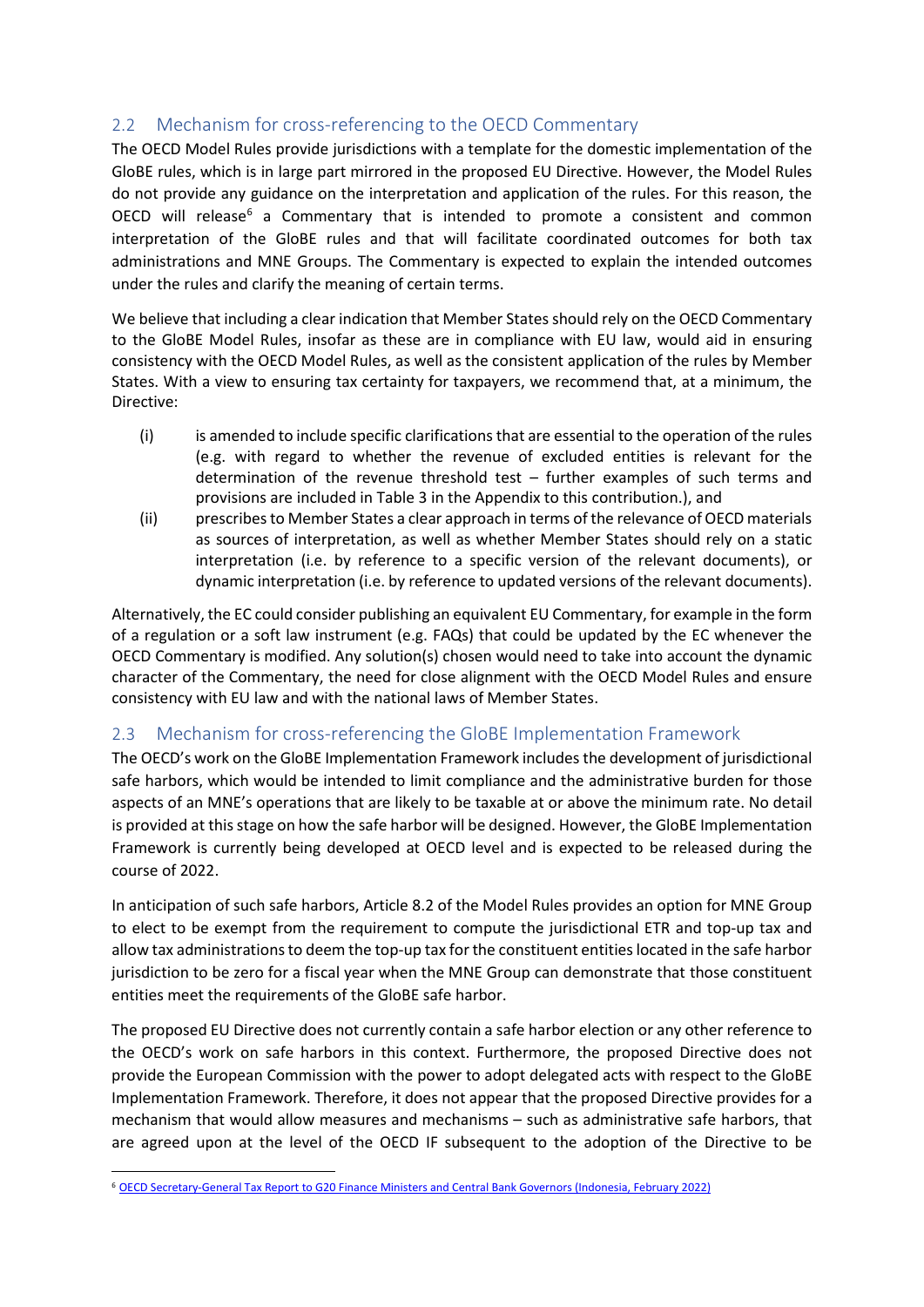immediately reflected in EU implementation, i.e. without the need for a formal amendment of the text. In order to ensure continued alignment with the global rules and related frameworks and consistent implementation across the EU, we recommend that the EC considers the best means to reflect in EU implementation any such subsequent changes to the rules. For example, with regard to the safe harbors specifically, the proposed EU Directive could be amended to include an additional article that would mirror the provisions of Article 8.2 of the Model Rules and allow for the safe harbor election, which would be activated once the safe harbors are designed and agreed upon at global level. Similarly, the EU Directive could make reference to other clarifications on administrative procedures that may be part of the GloBE Implementation Framework, to allow for the GloBE rules to be administered in a consistent way and to limit unnecessary compliance and administrative burden for MNE Groups and tax administrations.

In addition, it is expected that the GloBE Implementation Framework shall further ensure that the charging provisions operate in a coordinated manner by developing processes and implementing a process to assist tax administrations in determining whether a minimum tax is considered as a qualified Income Inclusion Rule (IIR), qualified Undertaxed Payment Rule (UTPR) and qualified domestic minimum top-up tax. In this context, we appreciate that Articles 51 and 52 of the proposed Directive empower the EC to add, in an Annex to the Directive, a list of third country jurisdictions that have implemented a legal framework in their domestic law, which is considered by the EU to be a qualified IIR. This way, MNE Groups that are headquartered outside of the EU shall be in a position to assess whether the IIR applied by the UPE resident in a non-EU Member State is acceptable in the EU or – in the case of IIRs that do not qualify – whether the IIR should be applied by EU-based intermediate parent entities (IPEs). In the same vein, the EC should additionally be empowered to add a list of third country jurisdictions that have implemented and apply legal frameworks that are considered to be a qualified UTPR and qualified domestic minimum top-up tax. Furthermore, the assessment of equivalence – as defined in Article 51 of the proposed Directive – should make reference to and align with the assessment process that is developed as part of the GloBE Implementation Framework to ensure a coordinated collection of top-up taxes between EU and non-EU jurisdictions.

## <span id="page-7-0"></span>2.4 Additional safeguards for a coordinated application of the GloBE rules within the Union

As stated above, KPMG is of the view that it is important that the EU Directive promotes a consistent and common interpretation of the GloBE rules by referencing the OECD Commentary. To aid in achieving that consistency, we believe that the EC should consider adding additional lists to the Annex to the Directive in respect of terms and provisions where a common interpretation and application might still be at risk despite any guidance offered in the Commentary, such as:

- List of tax credits granted by Member States and that are considered as qualified refundable tax credits in accordance with Article 15 (5);
- List of taxes imposed in the Union that are considered as covered taxes in accordance with Article 19 (1);
- List of jurisdictions that that are nearly certain to have jurisdictional ETRs above the minimum rate and that would be eligible for a safe harbor election;
- List of EU and non-EU countries that apply a qualified domestic top-up tax;
- **EXTE:** List of eligible distribution tax systems and qualified refundable imputation taxes.

The EC could be empowered to adopt such lists through delegated acts. However, itshould be clarified how Member States would apply the Annexes, given their dynamic character (e.g. the date of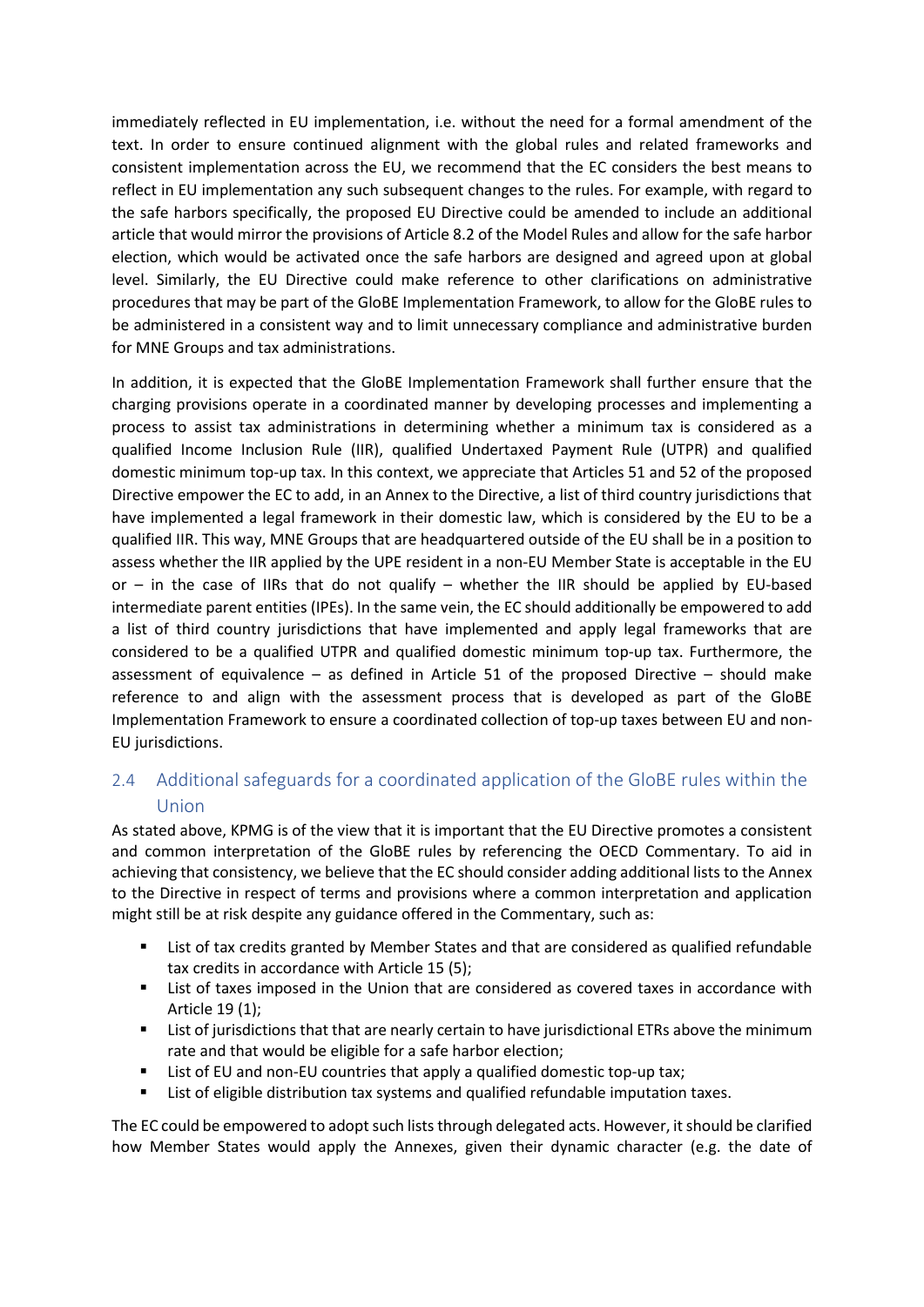application of new items on an existing list or of a new list), while keeping in mind the need for legal certainty for tax administrations and taxpayers.

More generally, the EC could consider collecting input from Member States and other EU stakeholders on areas of the GloBE Model Rules that remain unclear or that emerge once the rules become applicable, with a view to transmitting these concerns to the OECD in a coordinated manner.

## <span id="page-8-0"></span>3 Consistent application of the OECD Model Rules: Specific comments

In addition to our general comments, the following section shows areas in the proposed EU Directive that, according to our assessment, lead to different results than those which would have been obtained by applying the GloBE rules. It also raises open questions regarding the application of EUspecific provisions that we believe require further clarifications.

#### <span id="page-8-1"></span>3.1 Deviations between Directive and Model Rules leading to different results

#### <span id="page-8-2"></span>3.1.1 UTPR carry-forward mechanism

Under the Model Rules, UTPR top-up tax can be carried forward for imposition in a later year in the same jurisdiction to the extent that top-up tax allocations cannot be imposed immediately (Article 2.4.2 Model Rules). Where a UTPR jurisdiction does not fully impose top-up tax in accordance with the amount that it has been allocated for a given fiscal year, its UTPR percentage is reduced to zero for subsequent periods until the amount from the previous years has been collected (Article 2.6.3). This shall not apply if all jurisdictions with a qualified UTPR have a UTPR percentage of zero (Article 2.6.4).

While it is expected that the carry-forward mechanism would also be applied in the same manner at an EU-level, Articles 2.4.2 and 2.6.4 of the Model Rules are not explicitly reflected in the proposed text of the EU Directive, whereas Article 2.6.3 of the Model Rules is reflected in Article 13(8) of the proposed Directive. In the absence of a carry-forward mechanism to mirror the provisions of Article 2.4.2 of the Model Rules, jurisdictions that are not able to collect UTPR top-up tax in a fiscal year would not be allowed to impose the outstanding UTPR top-up tax in any subsequent fiscal years.

We note that those jurisdictions would also not be allowed to impose UTPR top-up tax relating to a subsequent fiscal year as it would not be able to collect UTPR top-up tax from any previous years. This may give rise to double taxation situations where the UTPR jurisdiction that is not able to collect UTPR top-up tax is a non-EU jurisdiction. That non-EU jurisdiction would apply the carry-forward mechanism based on the Model Rules and would impose UTPR top-up tax relating to subsequent fiscal years once the amount from the previous years has been collected. The Directive, on the other hand, would require excluding that non-EU jurisdiction from the UTPR top-up tax allocation (by reducing the UTPR percentage to zero) and allocate the full UTPR top-up tax amount among the rest of UTPR jurisdictions.

We, therefore, recommend aligning the proposed EU Directive with the Model Rules and reflecting Articles 2.4.2 and 2.6.4 in respect of the UTPR carry forward mechanism in the text of the Directive in order to avoid double taxations risks for in-scope MNE Groups.

#### <span id="page-8-3"></span>3.1.2 UTPR offset mechanism

Under the Model Rules, full relief from UTPR is available where all of the UPE's ownership interests in the LTCE are held directly or indirectly by one or more parent entities that are required to apply a qualified IIR (Article 2.5.2 Model Rules). A partial relief is available for amounts brought into the charge under a qualified IIR (Article 2.5.3 Model Rules).

Under the Directive, full relief from UTPR seems to be available only where the LTCE are wholly held by a UPE that applies the IIR or via an IPE that applies the IIR (by virtue of being located in an EU Member State or a third country jurisdiction that applies the IIR) (Article 13 (3) Directive). Partial relief is only available where the top-up tax has been collected in a third country that applies a qualified IIR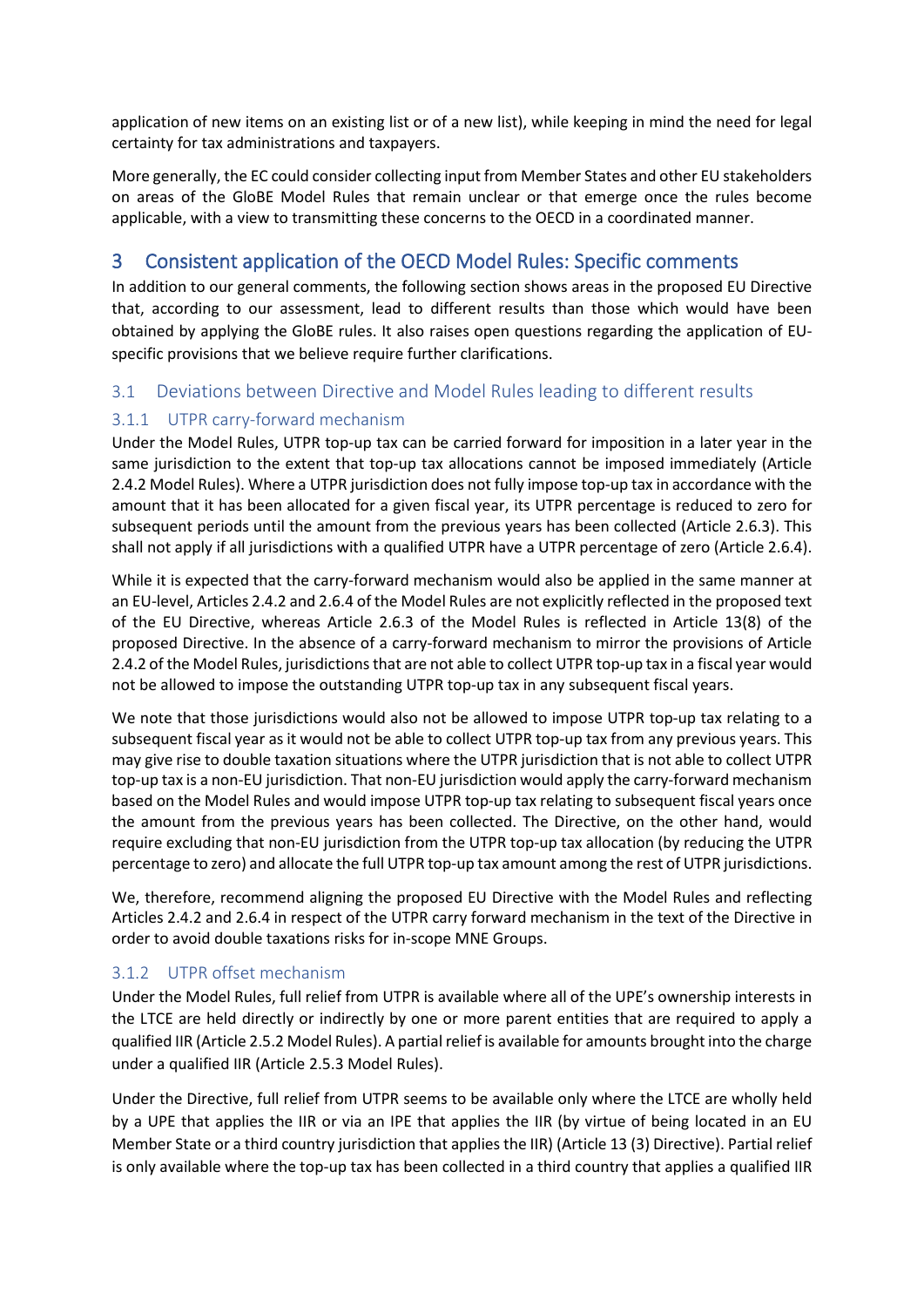(Article 13 (4) Directive), whereas the text does not address the case where the qualified IIR is applied by an EU jurisdiction.

Example 1 in the appendix to this contribution aims to reflect the outcome of applying the Directive provisions *ad litteram* in cases where top-up tax is collected by an EU-based IPE. As highlighted in the example, full relief would not be available, which results in top-up tax seemingly being collected twice i.e. once under the IIR and a second time under the UTPR, leading to a double charging of the top-up tax. The example also raises the question of how the EU rules would interact with the GloBE rules introduced in a non-EU jurisdiction that provides for different top-up tax allocations. In an MNE group context, this could result in multiple different assessments being required if there are deviations in the manner in which jurisdictions implement the charging and offset mechanisms.

We therefore recommend aligning the proposed Directive with the Model Rules by amending the offset mechanism in the EU Directive as follows:

- Updating Article 13(3) in alignment with Article 2.5.2 of the OECD Model Rules (i.e. to provide a full reduction in the UTPR top-up tax amount where the full amount of IIR allocable to group (i.e. the UPE's ownership interest) has been collected by a parent entity; and
- Updating Article 13(4) to provide relief for IIR amounts collected by parent entities (reflecting Article 2.5.3 of the OECD Model Rules), irrespective of whether the parent entity is located in an EU or non-EU jurisdiction.

We recommend that the provisions of the Directive also clarify the application of the offset mechanism in situations where an UPE that is a constituent entity located in a Member State that is a low- tax jurisdiction and is subject to the IIR top-up tax together with its low-taxed constituent entities.

#### <span id="page-9-0"></span>3.1.3 Income allocation rules for reverse-hybrid entities

According to Article 3.5.1 (c) of the Model Rules, the profits or losses of a constituent entity (CE) that is treated as transparent for tax purposes in its jurisdiction of incorporation or creation, but as a separate entity by its owners (i.e. reverse-hybrid entity) are assigned to the CE.

Article 18 (5) of the proposed Directive, however, provides that the financial accounting net income or loss of such flow-through entity shall be allocated to the reverse hybrid entity or the tax transparent entity only where the reverse-hybrid entity is the UPE. The proposed Directive does not contain rules for a situation where a reverse hybrid entity is not the UPE.

Where the income of reverse-hybrid entities is allocated to its owners for accounting purposes, the ETR calculation could deviate between EU jurisdictions and non-EU jurisdictions that apply the allocation rules as provided for in the Model Rules. As a result, top-up tax could be due for an EU parent in respect of the reverse-hybrid entity whereas a non-EU parent would deem the reversehybrid entity to be high-taxed.

In order to avoid such deviating assessments and to ensure consistent and common application of the GloBE rules between EU and non-EU jurisdictions instead, we recommend that the Directive is aligned with Article 3.5.1(c) of the Model Rules.

Should the EC consider that this is not possible or needed (for example, due to existing EU anti-hybrid measures), we suggest that the EC provides a clarification of that intentional difference.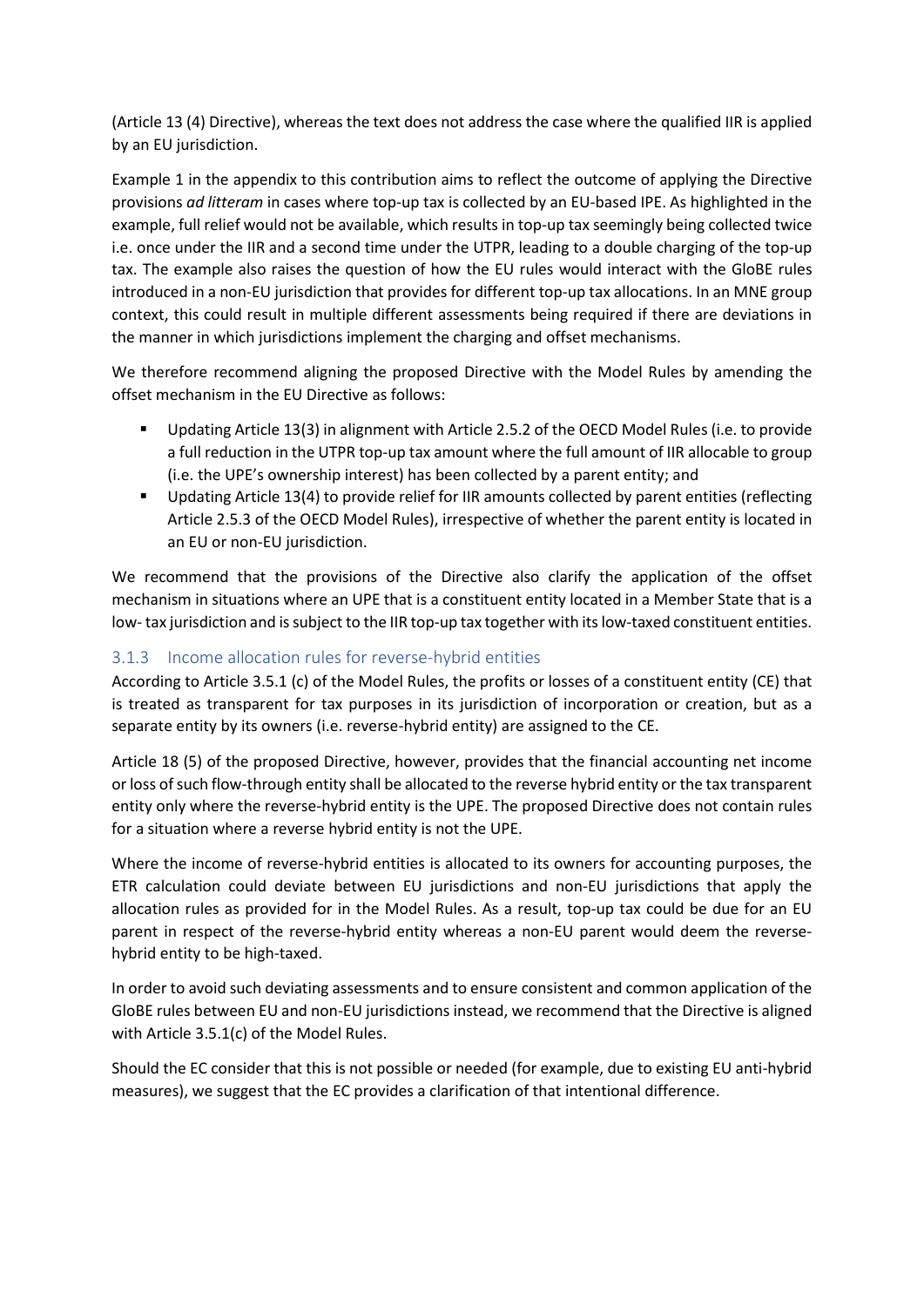#### <span id="page-10-0"></span>3.2 Unclear provisions and other EU-specific comments

#### <span id="page-10-1"></span>3.2.1 IIR allocation in respect of LTCEs located in the same jurisdiction

The proposed Directive requires the application of the IIR also in situations where an LTCE is located in the same jurisdiction as the taxable parent entity. We understand that the broadening of the scope to domestic entities is aimed at ensuring compatibility with primary EU law (i.e. the EU freedoms). As a result, the IIR as proposed by the EU Directive applies to all domestic LTCEs, including the parent entity itself, where the latter is located in a low-taxed Member State.

KPMG appreciates the EC's efforts to clarifying in paragraph 3 of Article 8 how the top-up tax is to be allocated in situations where the parent entity located in a Member State is an LTCE, i.e. the parent entity is required to collect the full amount of top-up tax for itself. Based on this provision, we understand that a UPE that is located in a low-taxed Member State and that is liable to top-up tax would need to collect top-up tax (as computed under Article 26) of 100% for itself and in proportion to its allocable share for any other LTCE located in the UPE's jurisdiction.

However, in our view, the application of Article 8(3) remains unclear in respect of situations where the low-taxed parent entity that is liable for top-up tax is not an UPE but an IPE or a Partially-Owned Parent Entity (POPE). We would welcome a clarification of the principles for allocating the top-up tax for such parent entities, i.e. whether the IIR top-up tax due by an IPE or POPE in respect of itself should include 100% of the top-up tax computed under Article 26 of the proposed Directive for that parent entity or whether it should be limited to the UPE's allocable share of the top-up tax for that entity. In addition, we would welcome a clarification on whether the top-up tax computed by an IPE/ POPE for other LTCEs located in the same Member State should be collected in proportion to the UPE's or the IPE's/POPE's allocable share.

#### <span id="page-10-2"></span>3.2.2 Rules on large-scale domestic groups

The Explanatory Memorandum notes that *"while the Directive, in general, closely follows the OECD Model Rules, it extends its scope to large-scale purely domestic groups, in order to ensure compliance with the fundamental freedoms."* As the current text of the proposed Directive appears to be drafted to cover MNE groups, it is therefore unclear whether a number of the provisions of the Directive should equally apply to large-scale domestic groups.

In this context, it is unclear whether a qualified domestic minimum top-up tax (Article 10) could equally be applied for a large-scale domestic group or if the IIR top-up tax provisions (Articles 5 to 9) must be applied by domestic groups. We would recommend that the text of the Directive is reviewed to ensure that appropriate references to MNE groups and large-scale domestic groups are included throughout the relevant provisions.

We also note that large-scale domestic groups are currently not included within the scope of the reporting provisions of the Directive (Article 42). We would welcome clarifications in this respect, confirming either that these groups are subject to the same reporting requirements as groups operating in multiple jurisdictions (i.e. include large-scale domestic groups in the scope of Article 42), or, should it be the intention of the European Commission to allow Member States to set out the reporting requirements for large-scale domestic groups, clarify that Member States can determine the level of reporting that is required by such groups.

While we welcome the transitional rule in Article 50, which provides a reduction in the top-up tax of a large-scale domestic group to zero for the first five fiscal years, it would be helpful if it could be clarified that this relief also extends to the reporting obligations of the large-scale domestic group.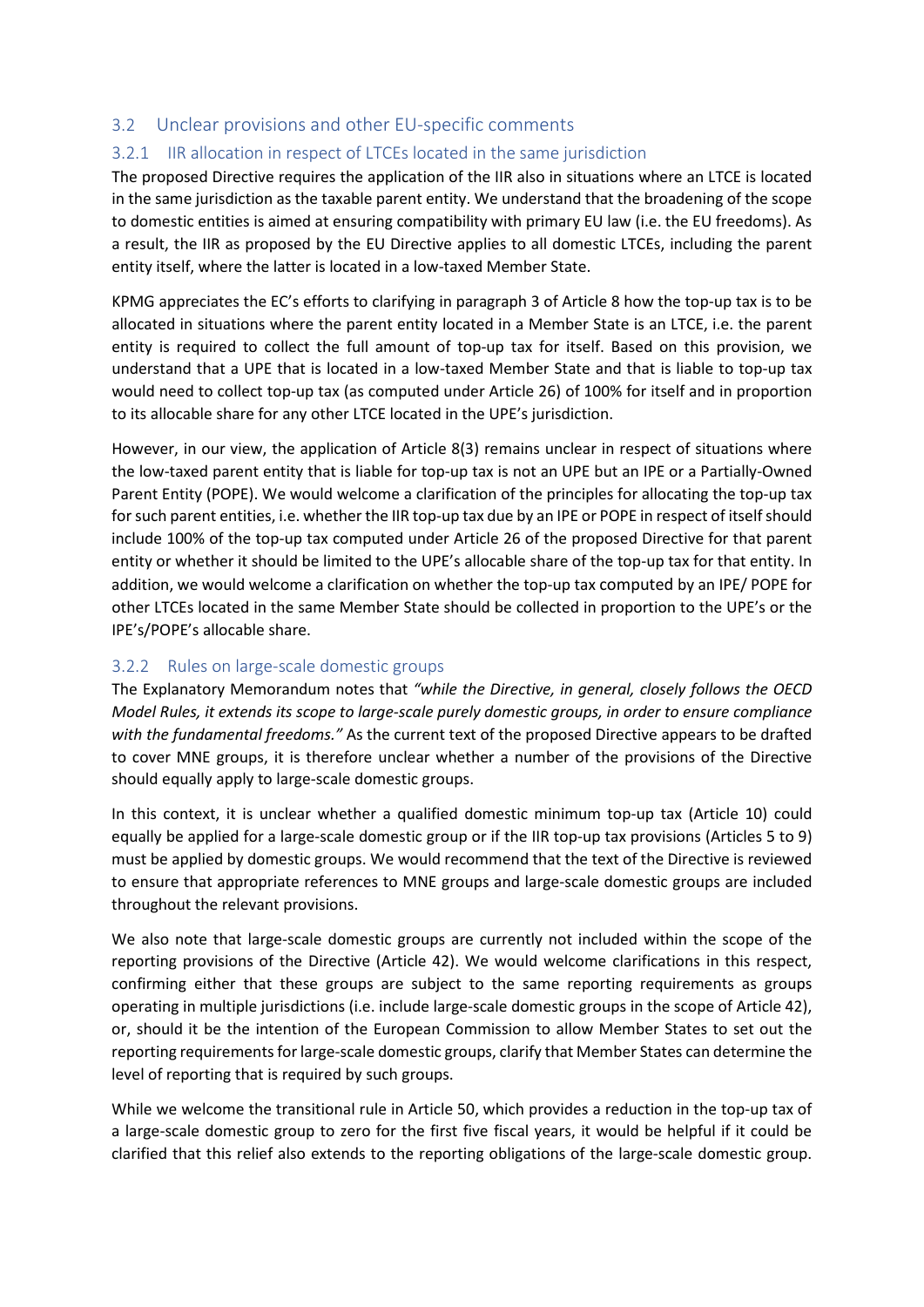However, this clarification may not be necessary where it is otherwise clarified that Member States shall determine the local reporting requirements for large-scale domestic groups.

In addition, Article 45 of the proposed Directive includes transitional provisions that allow MNE groups to take into account the deferred tax assets and deferred tax liabilities reflected in the financial accounts of CEs in a transition year. However, a similar provision does not appear to be provided for large-scale domestic groups. We would recommend that the text of the Directive is updated to allow large-scale domestic groups to also take into account deferred tax attributes in a transitional year as an inability to do so could result in distortions from an effective tax rate perspective.

#### <span id="page-11-0"></span>3.2.3 Rules on domestic top-up taxes

The proposed Directive gives Member States the option to apply a qualified domestic top-up tax (QDTT) to CEs located in its territory, with the aim of allowing jurisdictions where levels of taxation below the agreed-upon minimum occurred to collect additional top-up tax. The Directives defines a qualified domestic top-up tax in Article 3(23) and provides broad information in Article 10 on how Member States that make this election should apply a QDTT and how other Member States should take into account QDTTs.

There are, however, a number of points that are not specifically addressed and the clarification of which would be beneficial. For example, in our view, the proposed Directive does not clarify whether the amount of qualified domestic top-up tax due should be determined for and imposed on each CE in that jurisdiction separately, including the UPE, where it is located in a QDTT jurisdiction, or whether the QDTT should be collected by a parent entity in that jurisdiction (mirroring the mechanics of an IIR). Should the intention be for the mechanics of a domestic top-up tax to be different compared to the general approach, i.e. computing domestic top-up tax for each CE, rather than jurisdictional blending and subsequent allocation to each CE, we would welcome clarifications on the determination of the domestic top-up tax.

Furthermore, the proposed text does not clarify whether the calculation of the excess profits of constituent entities located in the QDTT jurisdiction can be based on a domestic financial accounting standard (i.e. the generally accepted accounting principles of that Member State), or whether a QDTT must be based on the financial accounting standard used in the consolidated financial statements of the UPE in order to qualify. Should the intention of the European Commission be to allow Member States to use an acceptable domestic financial accounting standard (e.g. subject to adjustments to prevent any material competitive distortions) to compute the excess profits for the purposes of a QDTT, we suggest that the text should detail:

- How the top-up tax offset mechanism applied by a parent entity located in another Member State is intended to work. Article 10(2) could clarify whether the top-up tax due by CEs under a QDTT (that would reduce the amount of top-up tax computed by the parent entity) is the amount determined in accordance with the rules of the QDTT jurisdiction. In other words, it should be clarified whether the deduction should be the amount as brought into charge by the CEs in the QDTT jurisdictions, or if the domestic top-up tax should be restated under the financial accounting standard used in the consolidated financial statements of the UPE.
- The approach to cases where a QDTT is charged in excess of the top-up tax computed for that jurisdiction under the general rules in Article 26, particularly whether the QDTT may bring the top-up tax below zero and, for example, lead to a refund or credit against future charges.

Where the QDTT is computed in accordance with the UPE's accounting standard, we recommend that an exception to the general rule in the form of a safe harbor from the provisions on the computation of the top-up tax under Article 26 is provided. Under such a safe harbour provision, the top-up tax would not need to be calculated for CEs in Member States that apply a QDTT in accordance with the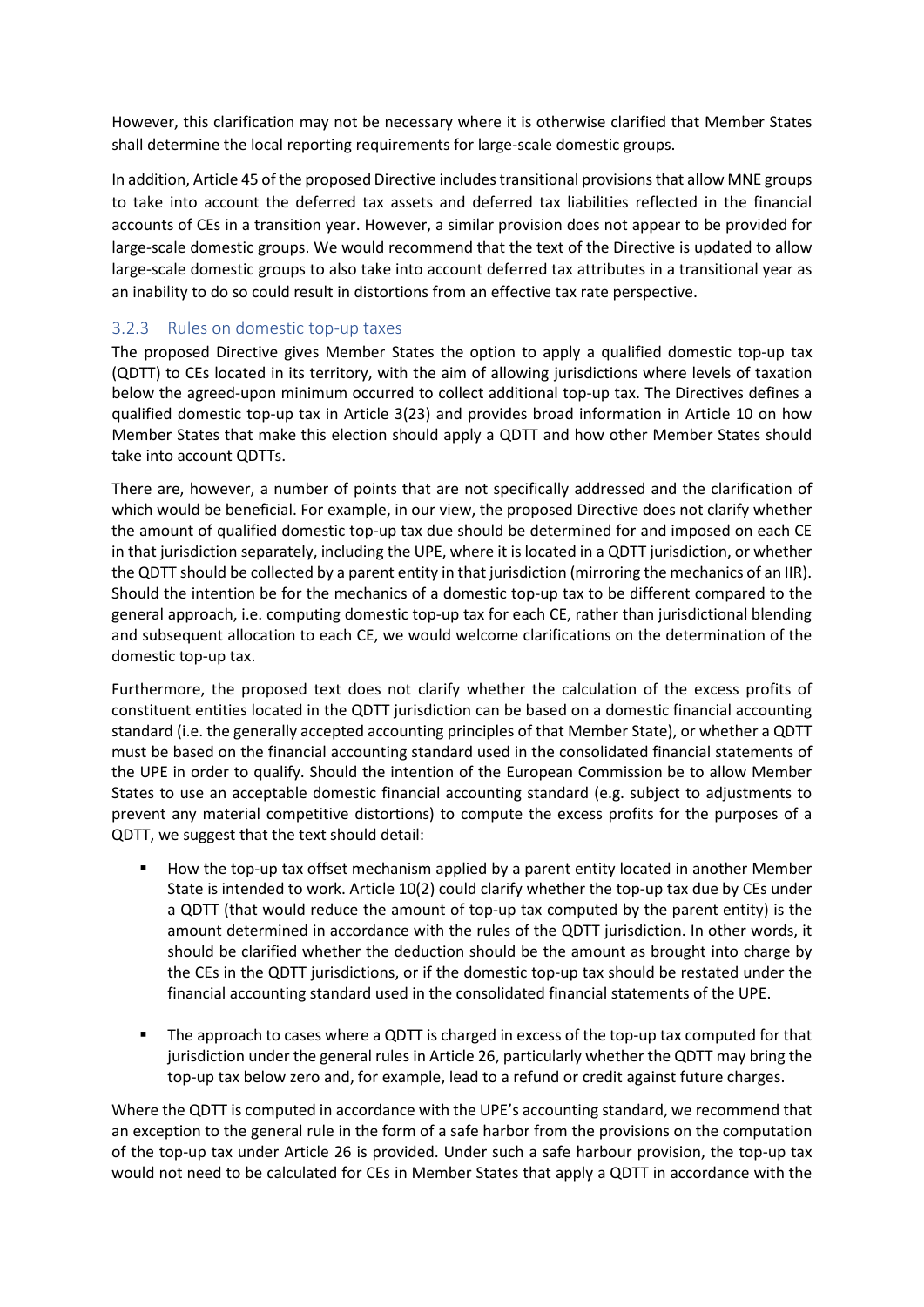UPE's acceptable accounting standard. In addition, we would recommend that the application of this safe harbor provision would also apply to the requirement to compute the jurisdictional ETR under Article 25 of the Directive and the reporting requirements under Article 42 of the Directive. A safe harbor of this nature would, in our view, be consistent with objectives of the safe harbor provisions discussed in the 2020 OECD Pillar Two Blueprint (e.g. the Country-by-Country reporting ETR safe harbor and the single jurisdictional ETR calculation to cover several years safe harbor), namely the desire for safe harbors to reduce the complexity and administrative burden associated with complying with the GloBE rules, particularly in the context of jurisdictional blending.

Article 10(3) of the proposed Directive introduces a mechanism whereby, where the amount of QDTT subtracted from the jurisdictional top-up tax in accordance with Article 26 has not been fully paid within the three following fiscal years, the unpaid amount should be added to the jurisdictional topup tax computed in accordance with Article 26(3). In order to prevent instances where the top-up tax balance is double counted (added to the jurisdictional top up tax and collected by the Member State), we suggest that the paragraph should only allow the capture mechanism to apply when the domestic top-up tax can no longer be charged by that Member State, i.e. after the expiry of the three-year period.

#### <span id="page-12-0"></span>3.2.4 International shipping exclusion

Article 16 of the proposed Directive contains an exclusion for qualifying shipping income, which is closely aligned with the qualifying shipping income exclusion contained in Article 3.3 of the OECD Model Rules. Both provisions are primarily based on the definition of shipping income in Article 8 of the OECD Model Tax Convention. According to paragraph  $15<sup>7</sup>$  $15<sup>7</sup>$  $15<sup>7</sup>$  of the Preamble to the proposed Directive, the main reason for implementing the international shipping income exclusion is to cater for existing shipping tax regimes (such as tonnage tax regimes), under which international shipping income is often taxed pursuant to a separate set of rules from those of the mainstream corporate tax system.

While Article 16 of the Directive is closely aligned with the OECD Model Rules, we have identified areas below which may warrant further consideration:

 *Definition of international shipping income*: Article 16 of the proposed Directive refers to Article 8 OECD Model Tax Convention definition of transportation of passengers or cargo by ship in international traffic (reference is made to this article). However, within the EU Maritime Guidelines, which form the basis for EU-approved tonnage tax regimes, transportation between a port and a location on the Continental Shelf also qualifies (or an activity at sea).

We would recommend that the EC further considers how to align the proposed international shipping exclusion with the provisions of the EU Maritime Guidelines. We also note that there are a number of approved State aid decisions provided to Member States which are based on the EU Maritime Guidelines. We would therefore recommend that the EC considers how these regimes can be fully respected under the proposed Directive. In this regard, we note that this appears to be the intention of the EC based on paragraph 15 of the Preamble noted above,

<span id="page-12-1"></span><sup>7</sup> *"Due to its highly volatile nature and the long economic cycle of this industry, the shipping sector is traditionally subject to alternative or supplementary taxation regimes in Member States. To avoid undermining that policy rationale and allow Member States to continue applying a specific tax treatment to the shipping sector in line with international practice and State aid rules, shipping income should be excluded from the system."*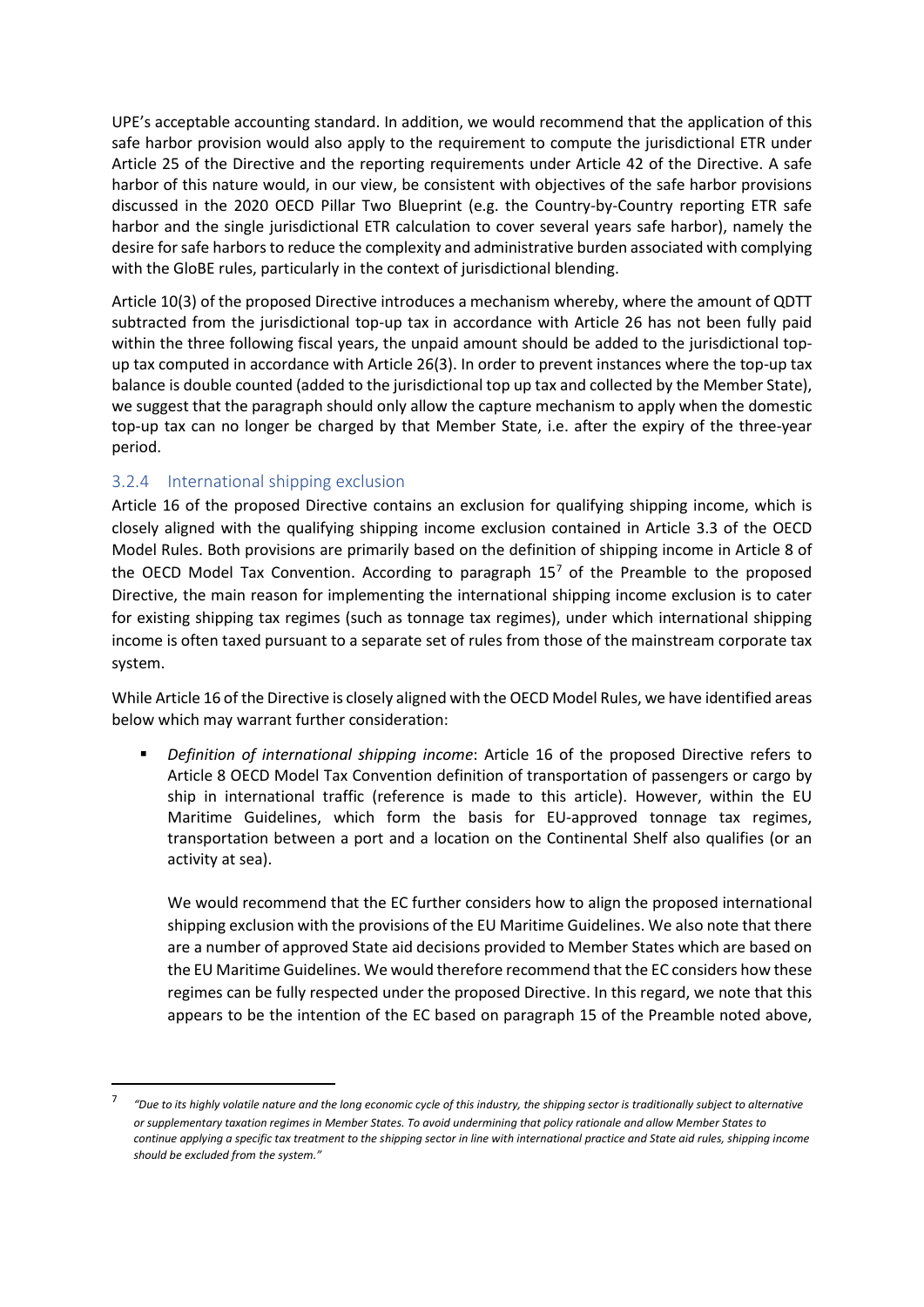however, the current drafting of Article 16 does not appear to fully realize this intention (both in terms of excluded income / activities as well as different management requirements).

 Slot charter arrangements: Under the OECD GloBE Model Rules, slot charter arrangements should also qualify for the international shipping exclusion. However, under the proposed Directive, slot charters arrangements are treated as qualified ancillary shipping income (which include the 50%-test). We recommend that the proposed Directive is updated to align this provision with the OECD Model Rules.

Finally, for completeness, we note that the shipping regimes referenced above are not considered to be harmful preferential regimes by the OECD. In addition, it is worth noting that, where regimes are approved under the EU Maritime Guidelines of EU Member States, the international shipping exclusion should also apply to non-EU preferential shipping regimes that are not considered to be harmful by the OECD.

## <span id="page-13-0"></span>4 Conclusions

KPMG supports the EC's efforts in ensuring a harmonized implementation in the EU of the OECD GloBE Model Rules under Pillar Two, while safeguarding compliance with EU law. We believe that the proposed Directive is a strong first attempt at achieving these aims. We have highlighted a number of areas where we believe additional clarifications and alignment with the OECD Model Rules and related upcoming Commentary could contribute to the functioning of the Directive and a consistent implementation across the EU, while enhancing legal certainty for taxpayers.

KPMG appreciates the opportunity to contribute to the EU public consultation and is ready to elaborate on the above and discuss this topic at any future occasion.

Yours faithfully,

Robert van der Jagt

Vinod Kalloe

Chairman, KPMG's EU Tax Centre (vanderjagt.robert@kpmg.com)

KPMG Head of Tax Policy for EMA region (kalloe.vinod@kpmg.com)

 $CC$ Raluca Enache Director, KPMG's EU Tax Centre (enache.raluca@kpmg.com)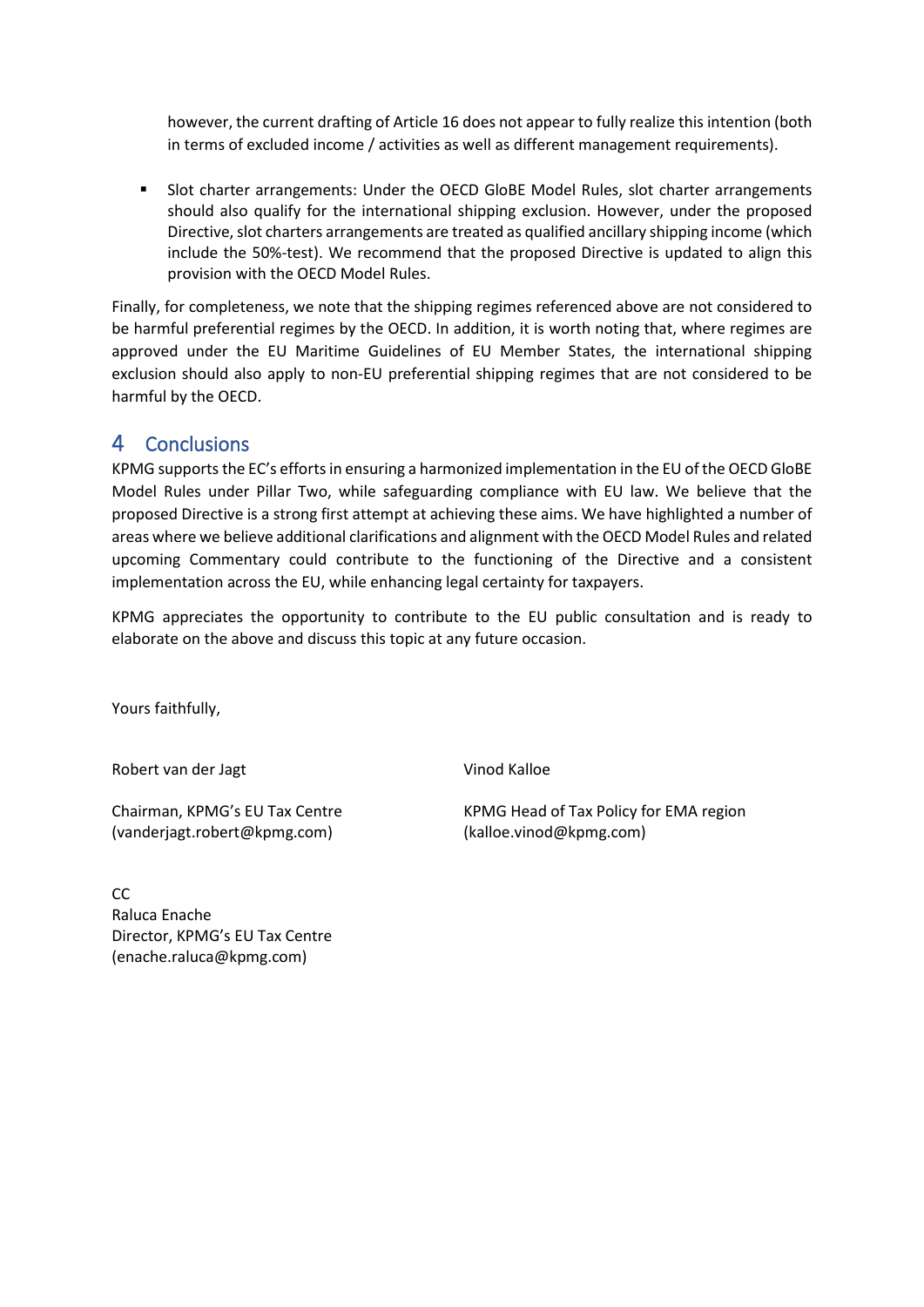# <span id="page-14-0"></span>5 Appendix

## **Table 1:**

| <b>Model Rules</b>                           | <b>Proposed EU Directive</b>               |  |
|----------------------------------------------|--------------------------------------------|--|
| Top-up tax brought into charge (Article 2.3) | Top-up tax due (Article 9)                 |  |
| GloBE income or loss (Article 3)             | Qualifying income or loss (Article 14, 15) |  |
| Current tax expense (Article 4)              | Tax expense (Article 20)                   |  |
| Joint Venture subsidiary (Article 6.4)       | Joint Venture affiliate (Article 34)       |  |
| Qualified Domestic Minimum Top-up Tax        | Qualified domestic top-up tax              |  |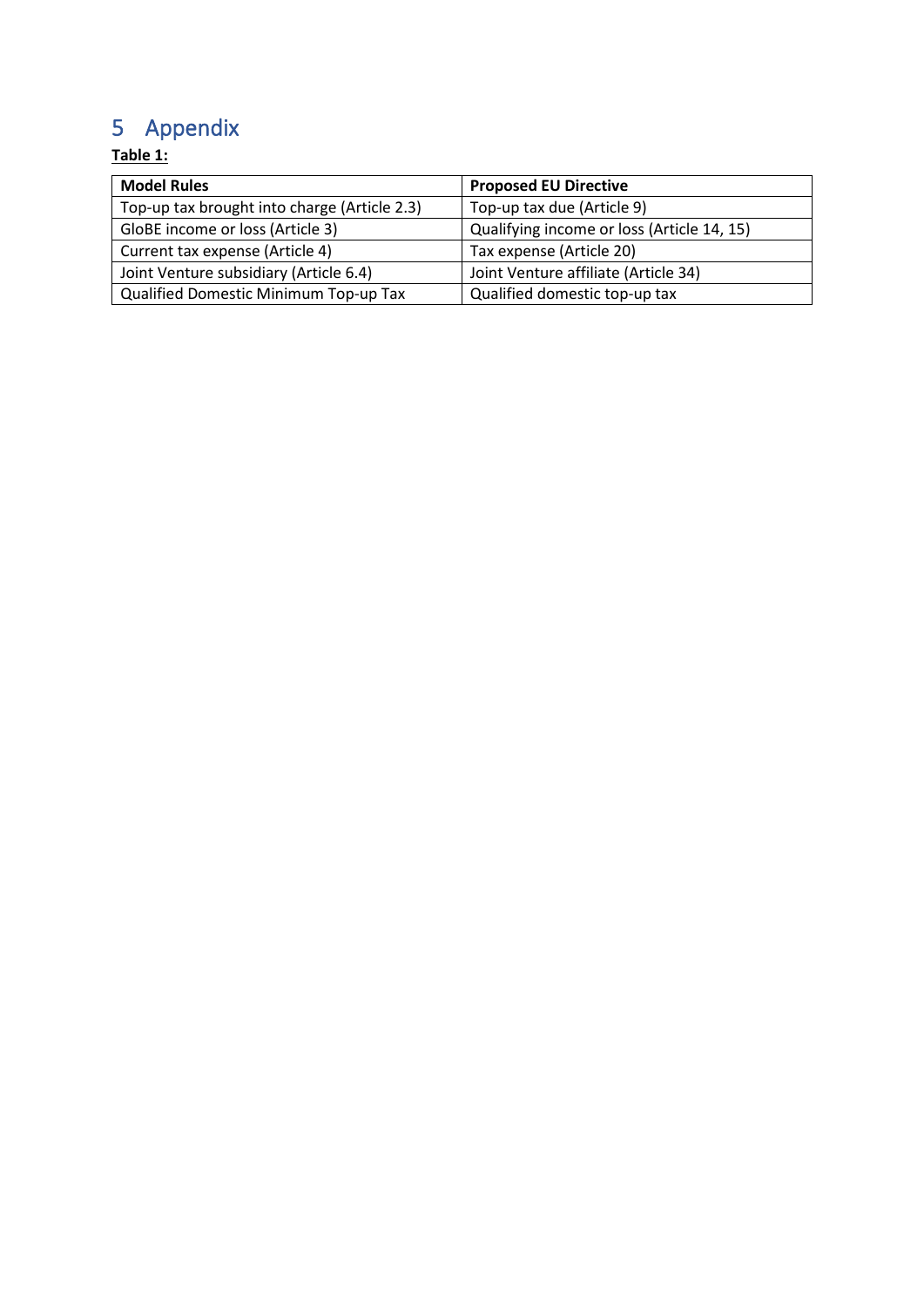**Table 2:**

| <b>Model Rules</b>                              | <b>Proposed EU Directive</b>                         |  |  |
|-------------------------------------------------|------------------------------------------------------|--|--|
| A Parent Entity's Allocable Share of the Top-   | The IIR top-up tax due by a parent entity in respect |  |  |
| up Tax of a Low-Taxed Constituent Entity is an  | of a low-taxed constituent entity pursuant to        |  |  |
| amount equal to the Top-up Tax of the Low-      | Articles 5, 6 and 7 shall be equal to the top-up tax |  |  |
| Taxed Constituent Entity as calculated under    | of the low-taxed constituent entity, as computed in  |  |  |
| Chapter 5 multiplied by the Parent Entity's     | accordance with Article 26, multiplied by the        |  |  |
| Inclusion Ratio for the Low-Taxed Constituent   | parent entity's allocable share in such top-up tax   |  |  |
| Entity for the Fiscal Year.                     | for the fiscal year.                                 |  |  |
|                                                 |                                                      |  |  |
| A Parent Entity's Inclusion Ratio for a Low-    | A parent entity's allocable share in the top-up tax  |  |  |
| Taxed Constituent Entity for a Fiscal Year is   | with respect to a low-taxed constituent entity shall |  |  |
| the ratio of (a) the GloBE Income of the Low-   | be the proportion of the parent entity's interest in |  |  |
| Taxed Constituent Entity for the Fiscal Year,   | the income of the low-taxed constituent entity.      |  |  |
| reduced                                         |                                                      |  |  |
|                                                 |                                                      |  |  |
| by the amount of such income attributable to    | (Article 8 (1) and (2) Directive)                    |  |  |
| Ownership Interests held by other owners, to    |                                                      |  |  |
| (b) the GloBE Income of the Low-Taxed           |                                                      |  |  |
| Constituent Entity for the Fiscal Year.         |                                                      |  |  |
| The amount of GloBE Income attributable to      |                                                      |  |  |
| Low-Taxed                                       |                                                      |  |  |
| Ownership<br>Interests in a                     |                                                      |  |  |
| Constituent Entity held by other owners is the  |                                                      |  |  |
| amount that would have been treated as          |                                                      |  |  |
| attributable to such owners under the           |                                                      |  |  |
| principles of the Acceptable Financial          |                                                      |  |  |
| Accounting Standard used in the Ultimate        |                                                      |  |  |
| Entity's<br>Consolidated<br>Parent<br>Financial |                                                      |  |  |
| Statements if the Low-Taxed Constituent         |                                                      |  |  |
| Entity's net income were equal to its GloBE     |                                                      |  |  |
| Income and:                                     |                                                      |  |  |
| Entity<br>a) the<br>Parent<br>had<br>prepared   |                                                      |  |  |
| Consolidated Financial Statements in            |                                                      |  |  |
| accordance<br>with<br>that<br>accounting        |                                                      |  |  |
| standard (the hypothetical Consolidated         |                                                      |  |  |
| Financial Statements);                          |                                                      |  |  |
| the Parent Entity owned a Controlling<br>b)     |                                                      |  |  |
| Interest in the Low-Taxed Constituent           |                                                      |  |  |
| Entity such that all of the income and          |                                                      |  |  |
| expenses of the Low-Taxed Constituent           |                                                      |  |  |
| Entity were consolidated on a line-by-line      |                                                      |  |  |
| basis with those of the Parent Entity in        |                                                      |  |  |
| the hypothetical Consolidated Financial         |                                                      |  |  |
| Statements;                                     |                                                      |  |  |
| all of the Low-Taxed Constituent Entity's<br>C) |                                                      |  |  |
| GloBE Income were attributable to               |                                                      |  |  |
| transactions with persons that are not          |                                                      |  |  |
| Group Entities; and                             |                                                      |  |  |
| all Ownership Interests not directly or<br>d)   |                                                      |  |  |
| indirectly held by the Parent Entity were       |                                                      |  |  |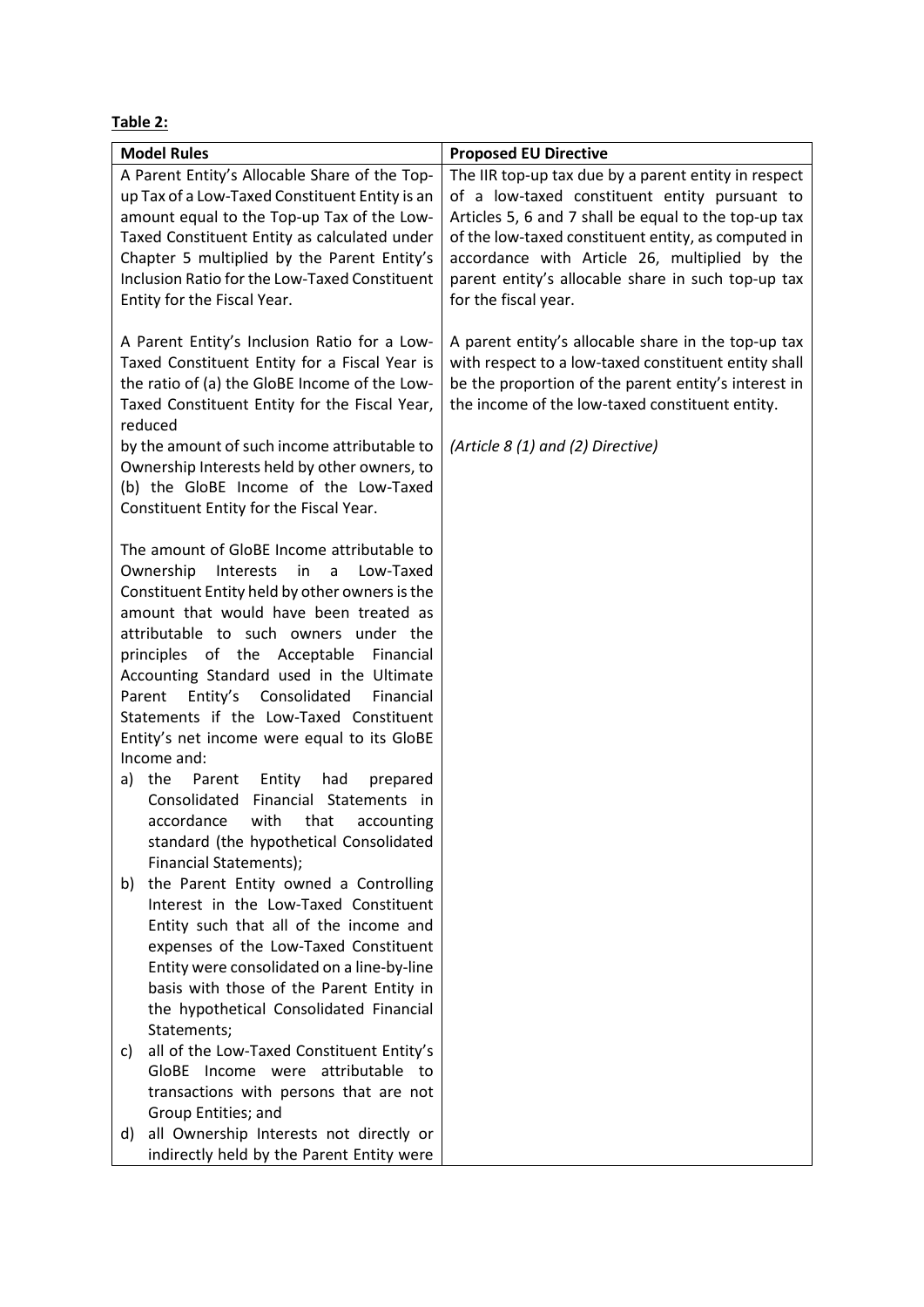| held by persons other than Group                                                                                                                                                                                                                                                                                                                                                                                                                                                                          |                                                                                                                                                                                                                                                                                                                                                                   |  |
|-----------------------------------------------------------------------------------------------------------------------------------------------------------------------------------------------------------------------------------------------------------------------------------------------------------------------------------------------------------------------------------------------------------------------------------------------------------------------------------------------------------|-------------------------------------------------------------------------------------------------------------------------------------------------------------------------------------------------------------------------------------------------------------------------------------------------------------------------------------------------------------------|--|
| Entities.                                                                                                                                                                                                                                                                                                                                                                                                                                                                                                 |                                                                                                                                                                                                                                                                                                                                                                   |  |
|                                                                                                                                                                                                                                                                                                                                                                                                                                                                                                           |                                                                                                                                                                                                                                                                                                                                                                   |  |
| (Article 2.2 Model Rules)                                                                                                                                                                                                                                                                                                                                                                                                                                                                                 |                                                                                                                                                                                                                                                                                                                                                                   |  |
| Controlling Interest means an Ownership<br>Interest in an Entity such that the interest<br>holder:<br>a) is required to consolidate the assets,<br>liabilities, income, expenses and cash<br>flows of the Entity on a line-by-line basis<br>accordance with an Acceptable<br>in<br>Financial Accounting Standard; or<br>would have been required to consolidate<br>b)<br>the assets, liabilities, income, expenses<br>and cash flows of the Entity on a line-by-<br>line basis if the interest holder had | "Controlling interest" means an ownership interest<br>in an entity whereby the interest holder is required,<br>or would have been required, to consolidate the<br>assets, liabilities, income, expenses and cash flows<br>of the entity on a line-by-line basis, in accordance<br>with an acceptable financial accounting standard.<br>(Article 3 (18) Directive) |  |
| <b>Consolidated</b><br><b>Financial</b><br>prepared<br>Statements.                                                                                                                                                                                                                                                                                                                                                                                                                                        |                                                                                                                                                                                                                                                                                                                                                                   |  |
|                                                                                                                                                                                                                                                                                                                                                                                                                                                                                                           |                                                                                                                                                                                                                                                                                                                                                                   |  |
| (Article 10 Model Rules)                                                                                                                                                                                                                                                                                                                                                                                                                                                                                  |                                                                                                                                                                                                                                                                                                                                                                   |  |
| "Net Taxes Expense" means the net amount                                                                                                                                                                                                                                                                                                                                                                                                                                                                  | "Net tax expense" means the net amount of []                                                                                                                                                                                                                                                                                                                      |  |
| of any Covered Taxes accrued as an expense                                                                                                                                                                                                                                                                                                                                                                                                                                                                | covered taxes accrued as an expense; [].                                                                                                                                                                                                                                                                                                                          |  |
| and any current and deferred Covered Taxes                                                                                                                                                                                                                                                                                                                                                                                                                                                                |                                                                                                                                                                                                                                                                                                                                                                   |  |
| included in the income tax expense, including                                                                                                                                                                                                                                                                                                                                                                                                                                                             | (Article 15 (1)(a) Directive)                                                                                                                                                                                                                                                                                                                                     |  |
| Covered Taxes on income that is excluded                                                                                                                                                                                                                                                                                                                                                                                                                                                                  |                                                                                                                                                                                                                                                                                                                                                                   |  |
| from the GloBE Income or Loss computation;                                                                                                                                                                                                                                                                                                                                                                                                                                                                |                                                                                                                                                                                                                                                                                                                                                                   |  |
| $[]$                                                                                                                                                                                                                                                                                                                                                                                                                                                                                                      |                                                                                                                                                                                                                                                                                                                                                                   |  |
| (Article 10 Model Rules)                                                                                                                                                                                                                                                                                                                                                                                                                                                                                  |                                                                                                                                                                                                                                                                                                                                                                   |  |
| A "Joint Venture" does not include:                                                                                                                                                                                                                                                                                                                                                                                                                                                                       | n/a                                                                                                                                                                                                                                                                                                                                                               |  |
| a) an Ultimate Parent Entity of an MNE                                                                                                                                                                                                                                                                                                                                                                                                                                                                    |                                                                                                                                                                                                                                                                                                                                                                   |  |
| Group that is subject to the GloBE Rules;                                                                                                                                                                                                                                                                                                                                                                                                                                                                 |                                                                                                                                                                                                                                                                                                                                                                   |  |
| an Excluded Entity as defined by Article<br>b)                                                                                                                                                                                                                                                                                                                                                                                                                                                            |                                                                                                                                                                                                                                                                                                                                                                   |  |
| 1.5.1;                                                                                                                                                                                                                                                                                                                                                                                                                                                                                                    |                                                                                                                                                                                                                                                                                                                                                                   |  |
| an Entity whose Ownership Interest held<br>C)                                                                                                                                                                                                                                                                                                                                                                                                                                                             |                                                                                                                                                                                                                                                                                                                                                                   |  |
| by the MNE Group are held directly                                                                                                                                                                                                                                                                                                                                                                                                                                                                        |                                                                                                                                                                                                                                                                                                                                                                   |  |
| through an Excluded Entity referred in<br>Article 1.5.1 and the Entity:                                                                                                                                                                                                                                                                                                                                                                                                                                   |                                                                                                                                                                                                                                                                                                                                                                   |  |
| operates exclusively or<br>(i)<br>almost                                                                                                                                                                                                                                                                                                                                                                                                                                                                  |                                                                                                                                                                                                                                                                                                                                                                   |  |
| exclusively to hold assets or invest funds                                                                                                                                                                                                                                                                                                                                                                                                                                                                |                                                                                                                                                                                                                                                                                                                                                                   |  |
| for the benefit of its investors;                                                                                                                                                                                                                                                                                                                                                                                                                                                                         |                                                                                                                                                                                                                                                                                                                                                                   |  |
| (ii) carries out activities that are ancillary                                                                                                                                                                                                                                                                                                                                                                                                                                                            |                                                                                                                                                                                                                                                                                                                                                                   |  |
| to those carried out by the Excluded                                                                                                                                                                                                                                                                                                                                                                                                                                                                      |                                                                                                                                                                                                                                                                                                                                                                   |  |
| Entity; or                                                                                                                                                                                                                                                                                                                                                                                                                                                                                                |                                                                                                                                                                                                                                                                                                                                                                   |  |
| (iii) substantially all of its income is                                                                                                                                                                                                                                                                                                                                                                                                                                                                  |                                                                                                                                                                                                                                                                                                                                                                   |  |
| excluded from the computation of GloBE<br>Income or Loss in accordance with                                                                                                                                                                                                                                                                                                                                                                                                                               |                                                                                                                                                                                                                                                                                                                                                                   |  |
| Articles $3.2.1(b)$ and (c).                                                                                                                                                                                                                                                                                                                                                                                                                                                                              |                                                                                                                                                                                                                                                                                                                                                                   |  |
| an Entity that is held by an MNE Group<br>d)                                                                                                                                                                                                                                                                                                                                                                                                                                                              |                                                                                                                                                                                                                                                                                                                                                                   |  |
| composed<br>exclusively<br>Excluded<br>of                                                                                                                                                                                                                                                                                                                                                                                                                                                                 |                                                                                                                                                                                                                                                                                                                                                                   |  |
| Entities; or                                                                                                                                                                                                                                                                                                                                                                                                                                                                                              |                                                                                                                                                                                                                                                                                                                                                                   |  |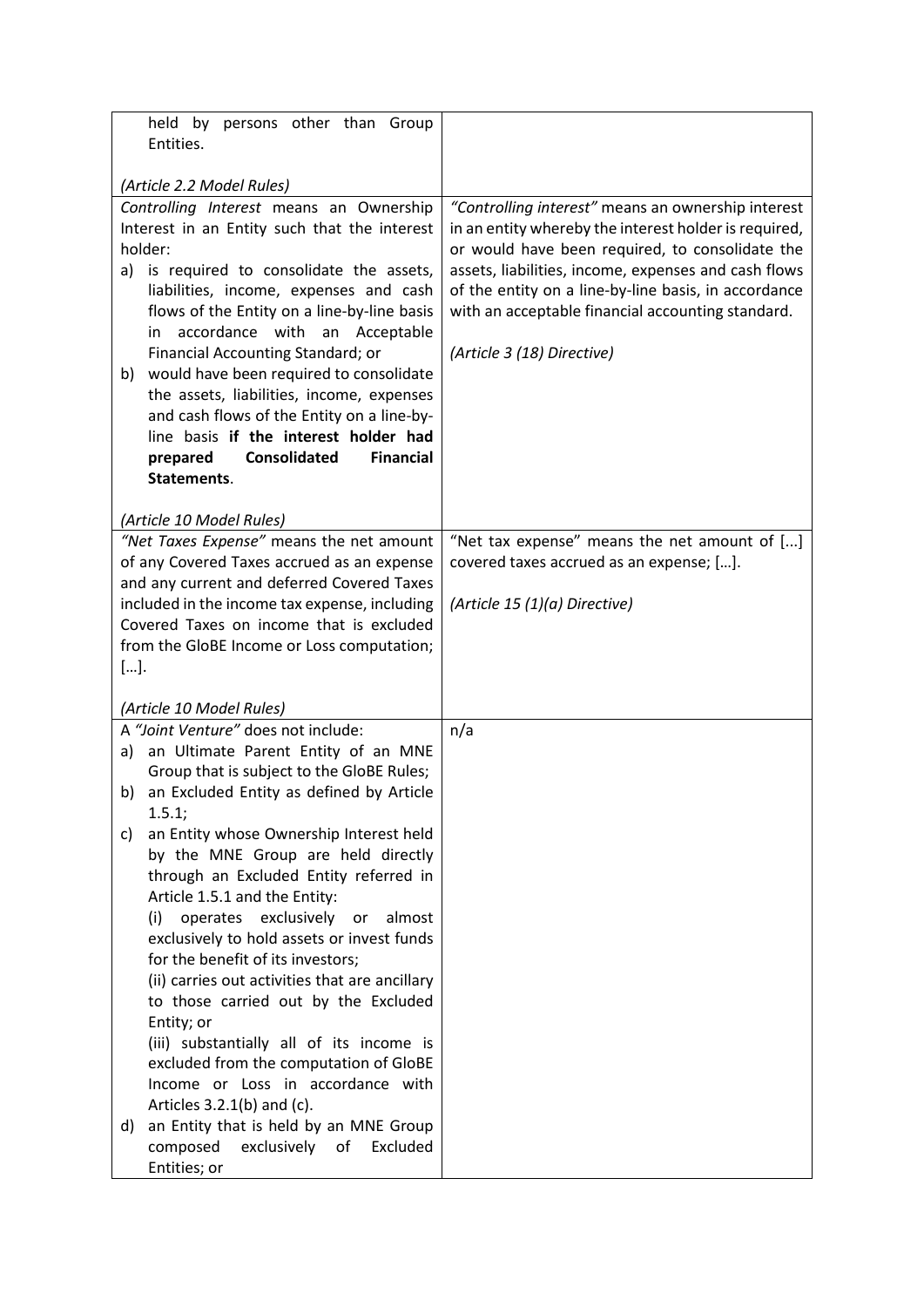| e) a JV Subsidiary.                              |                                                        |  |
|--------------------------------------------------|--------------------------------------------------------|--|
|                                                  |                                                        |  |
| (Article 10 Model Rules)                         |                                                        |  |
| Investment fund means an Entity that meets       | 'investment fund' means an entity or arrangement       |  |
| all of the criteria set out in paragraphs (a) to | that meets the following conditions:                   |  |
| (g) below:                                       | (a) it is designed to pool financial and non-financial |  |
| (a) it is designed to pool assets (which may be  | assets from a number of mostly non-related             |  |
| financial and non-financial) from a number of    | investors;                                             |  |
| investors (some of which are not connected)      | (b) it invests in accordance with a defined            |  |
| (b) it invests in accordance with a defined      | investment policy;                                     |  |
| investment policy;                               | (c) it allows investors to reduce transaction,         |  |
| (c) it allows investors to reduce transaction,   | research and analytical costs or to spread risk        |  |
| research, and analytical costs, or to spread     | collectively;                                          |  |
| risk                                             | (d) it is primarily designed to generate investment    |  |
| collectively;                                    | income or gains, or protection against a particular    |  |
| (d) it is primarily designed to generate         | or general event or outcome;                           |  |
| investment income or gains, or protection        | (e) its investors have a right to return from the      |  |
| against a                                        | assets of the fund or income earned on those           |  |
| particular or general event or outcome;          | assets, based on the contribution they made;           |  |
| (e) investors have a right to return from the    | (f) it, or its management, is subject to the           |  |
| assets of the fund or income earned on           | regulatory regime for investment funds in the          |  |
| those assets, based on the contributions         | jurisdiction in which it is established or managed;    |  |
| made by those investors;                         | and                                                    |  |
| (f) the Entity or its management is subject to   | (g) it is managed by investment fund management        |  |
| a regulatory regime in the jurisdiction in       | professionals on behalf of the investors;              |  |
| which it is established or managed (including    |                                                        |  |
| appropriate anti-money laundering and            | (Article 3 (25) Directive)                             |  |
| investor protection regulation); and             |                                                        |  |
| (g) it is managed by investment fund             |                                                        |  |
| management professionals on behalf of the        |                                                        |  |
| investors.                                       |                                                        |  |
|                                                  |                                                        |  |
| (Article 10 Model Rules)                         |                                                        |  |
| "Ownership Interest" means any equity            | 'ownership interest' means any rights to the           |  |
| interest that carries rights to the profits,     | profits, capital or reserves of an entity, or a        |  |
| capital or reserves of an Entity, including the  | permanent establishment;                               |  |
| profits, capital or reserves of a Main Entity's  |                                                        |  |
| Permanent Establishment(s).                      | (Article 3(20) Directive)                              |  |
|                                                  |                                                        |  |
| (Article 10 Model Rules)                         |                                                        |  |
| Number of Employees, for the purposes of         | The number of employees shall be the number of         |  |
| the UTPR percentage, means the total             | employees on a full-time equivalent basis of all       |  |
| number of employees on a full-time               | constituent entities located in the relevant           |  |
| equivalent (FTE) basis of all the Constituent    | jurisdiction, including independent contractors        |  |
| Entities resident for tax purposes in the        | provided that they participate in the ordinary         |  |
| relevant tax jurisdiction. For this purpose,     | operating activities of the constituent entity.        |  |
| independent contractors participating in the     |                                                        |  |
| ordinary operating activities                    | (Article 13(6) Directive)                              |  |
| of the Constituent Entity are reported as        |                                                        |  |
| employees.                                       |                                                        |  |
|                                                  |                                                        |  |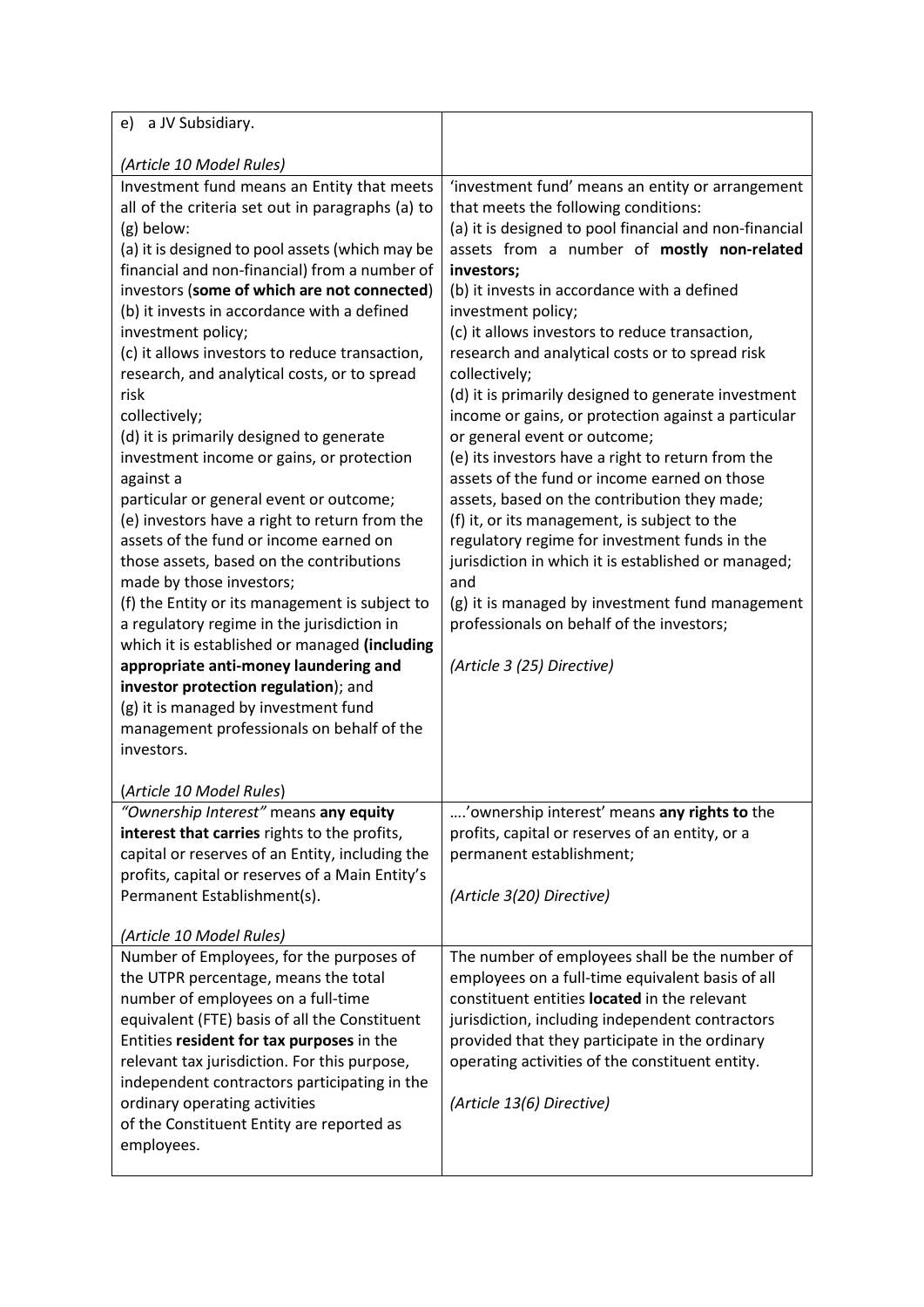| (Article 10 Model Rules)                        |                                                        |  |
|-------------------------------------------------|--------------------------------------------------------|--|
| "Portfolio Shareholding" means Ownership        | [] an ownership interest in an entity of less than     |  |
| Interests in an Entity that are held by the     | 10% (a "portfolio shareholding") in respect of         |  |
| MNE Group and that carry rights to less than    | which a constituent entity is entitled to all or       |  |
| 10% of the profits, capital, reserves, or       | substantially all of the rights to profits, capital or |  |
| voting rights of that Entity at the date of the | reserves, [] at the date of the distribution.          |  |
| distribution or disposition.                    |                                                        |  |
|                                                 | (Article 15(1)(b)(i) Directive)                        |  |
| (Article 10 Model Rules)                        |                                                        |  |
| "Qualified Refundable Tax Credit" means a       | 'qualified refundable tax credit' means:               |  |
| refundable tax credit designed in a way such    |                                                        |  |
|                                                 | (a) a refundable tax credit designed in such a way     |  |
| that it must be paid as cash or available as    | that it is payable as a cash payment or a cash         |  |
| cash equivalents within four years from         | equivalent to a constituent entity within four years   |  |
| when a Constituent Entity satisfies the         | from the date when the constituent entity is           |  |
| conditions for receiving the credit under the   | entitled to receive the refundable tax credit under    |  |
| laws of the jurisdiction granting the credit.   | the laws of the jurisdiction granting the credit; or   |  |
|                                                 | (b) if the tax credit is refundable in part, the       |  |
| A tax credit that is refundable in part is a    | portion of the refundable tax credit that is payable   |  |
| Qualified Refundable Tax Credit to the          | as a cash payment or a cash equivalent to a            |  |
| extent it must be paid as cash or available as  | constituent entity within four years from the date     |  |
| cash equivalents within four years from         | when the constituent entity is entitled to receive     |  |
| when a Constituent Entity satisfies the         | the partial refundable tax credit;                     |  |
| conditions for receiving the credit under the   |                                                        |  |
| laws of the jurisdiction granting the credit.   | (Article 3(32) Directive)                              |  |
|                                                 |                                                        |  |
| A Qualified Refundable Tax Credit does not      |                                                        |  |
| include any amount of tax creditable or         |                                                        |  |
| refundable pursuant to a Qualified              |                                                        |  |
| <b>Imputation Tax or a Disqualified</b>         |                                                        |  |
| <b>Refundable Imputation Tax.</b>               |                                                        |  |
|                                                 |                                                        |  |
| (Article 10 Model Rules)                        |                                                        |  |
| Qualified Domestic Minimum Top-up Tax           | 'qualified domestic top-up tax' means a top-up tax     |  |
| means a minimum tax that is included in the     | that is implemented in the domestic law of a           |  |
| domestic law of a jurisdiction and that:        | jurisdiction and that:                                 |  |
|                                                 |                                                        |  |
| (a) determines the Excess Profits of the        | (a) provides for the determination of the excess       |  |
| Constituent Entities located in the             | profits of the constituent entities located in that    |  |
| jurisdiction (domestic Excess Profits) in a     | jurisdiction in accordance with the rules laid down    |  |
| manner that is equivalent to the GloBE          | in this Directive and the application of the           |  |
| Rules;                                          | minimum tax rate to those excess profits for the       |  |
| (b) operates to increase domestic tax liability | jurisdiction and the constituent entities in           |  |
| with respect to domestic Excess Profits to      | accordance with the rules laid down in this            |  |
| the Minimum Rate for the jurisdiction and       | Directive; and                                         |  |
| Constituent Entities for a Fiscal Year; and     | (b) is implemented and administered in a way that      |  |
| (c) is implemented and administered in a        | is consistent with the rules laid down in this         |  |
| way that is consistent with the outcomes        | Directive and does not allow the jurisdiction to       |  |
| provided for under the GloBE Rules and the      | provide any benefits that are related to those         |  |
| Commentary, provided that such jurisdiction     | rules;                                                 |  |
| does not provide any benefits that are          |                                                        |  |
| related to such rules.                          | (Article 3(23) Directive)                              |  |
|                                                 |                                                        |  |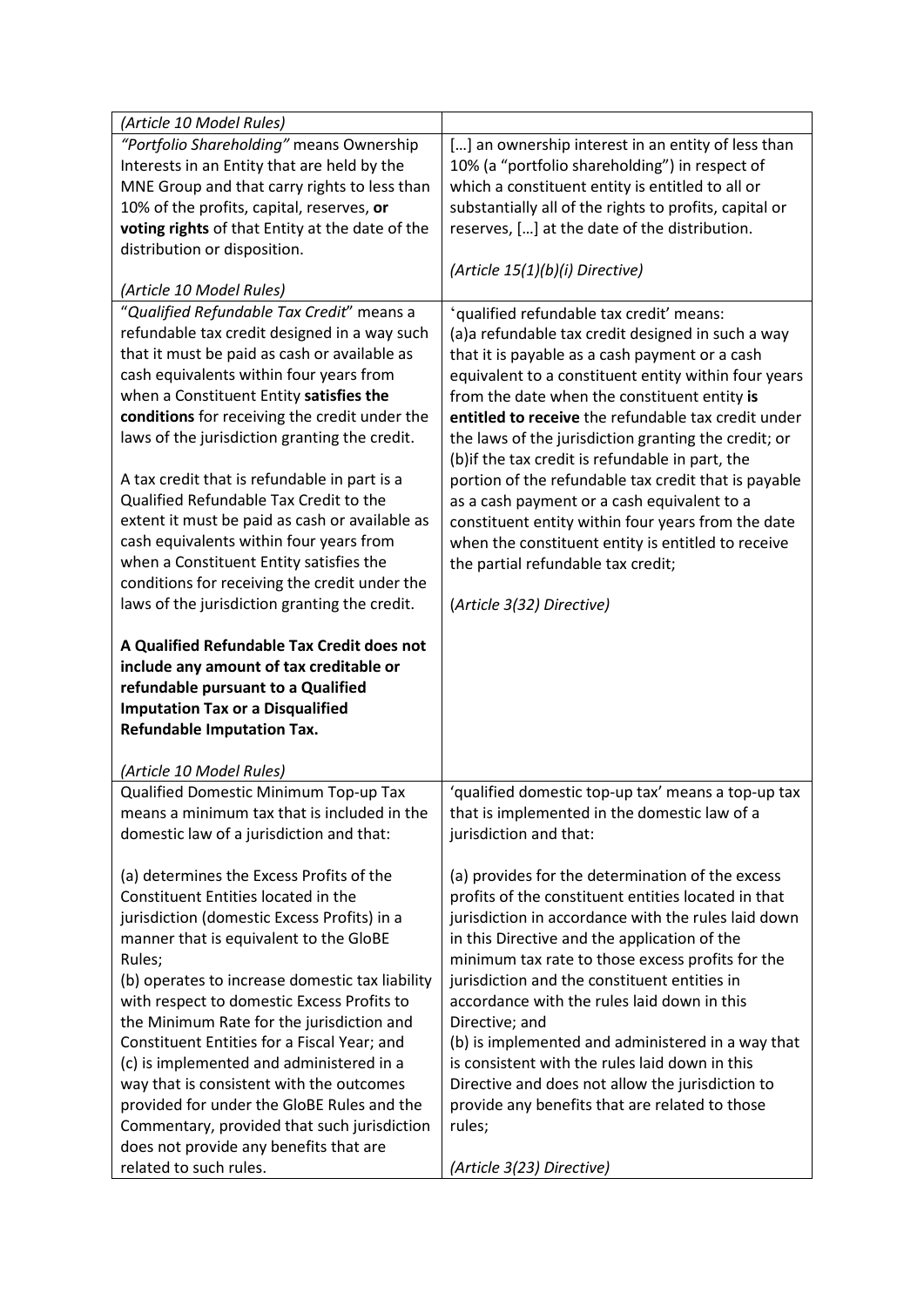| A Qualified Domestic Minimum Top-up Tax           |
|---------------------------------------------------|
| may compute domestic Excess Profits based         |
| on an Acceptable Financial Accounting             |
| <b>Standard permitted by the Authorised</b>       |
| <b>Accounting Body or an Authorised Financial</b> |
| <b>Accounting Standard adjusted to prevent</b>    |
| any Material Competitive Distortions,             |
| rather than the financial accounting              |
| standard used in the Consolidated Financial       |
| Statements.                                       |
|                                                   |
| (Article 10 Model Rules)                          |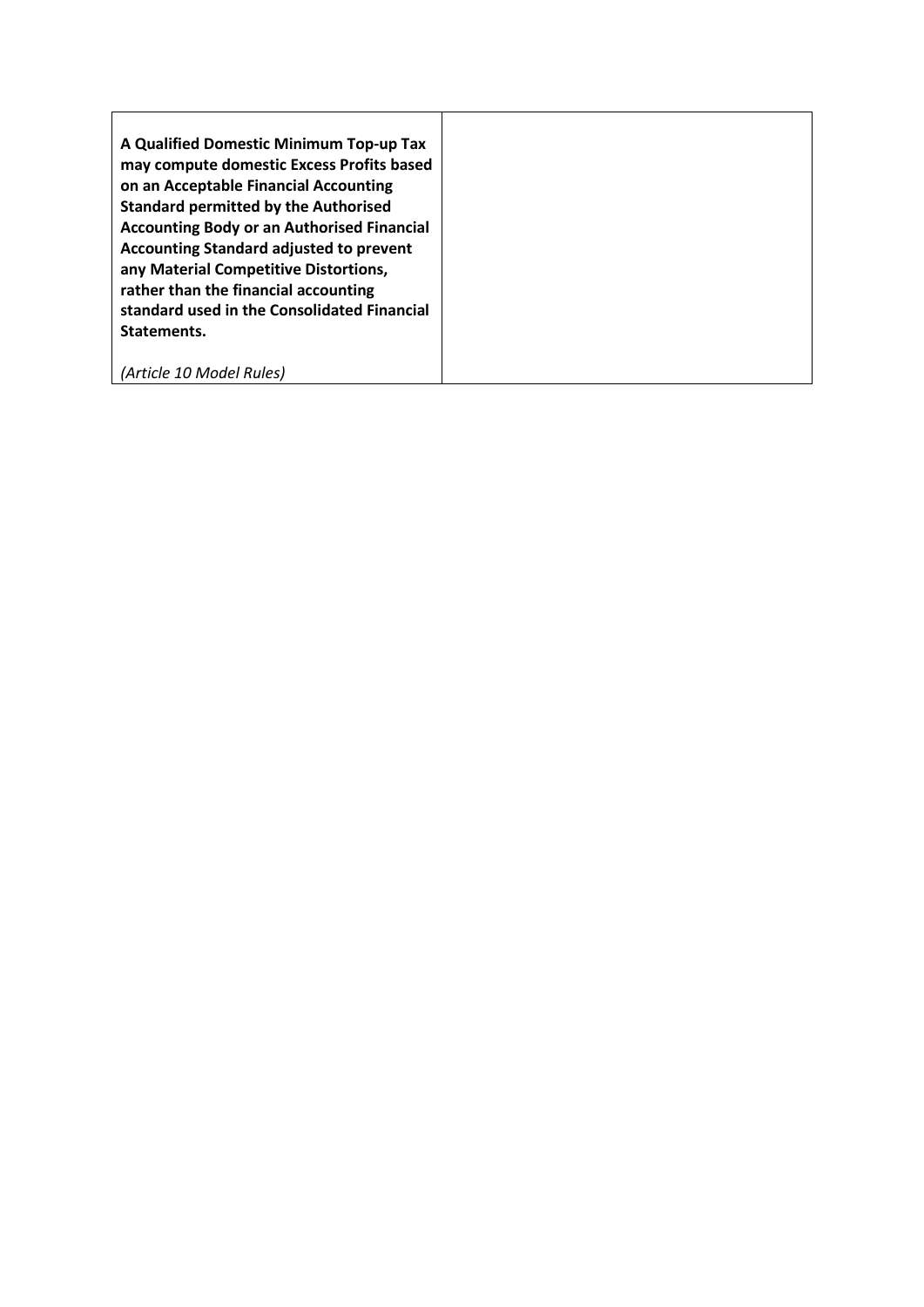#### **Table 3:**

| Provisions expected to be clarified in the        | <b>Model Rules</b> | <b>Proposed EU Directive</b> |
|---------------------------------------------------|--------------------|------------------------------|
| <b>OECD Commentary</b>                            |                    |                              |
| Revenue from Excluded Entities / minority-        | Article 1.1        | Article 2                    |
| owned CEs to be taken into account for            |                    |                              |
| purposes of the consolidated revenue test         |                    |                              |
| Definition of Recapture Exception Accruals        | Article 4.4.5      | Article 21 (8)               |
| Collection and allocation of top-up tax for       | Article 5.6        | Article 30                   |
| Minority-owned groups                             |                    |                              |
| Collection and allocation of top-up tax for Joint | Article 6.4        | Article 34                   |
| <b>Ventures</b>                                   |                    |                              |
| Treatment of unrecognized pre-regime losses       | Article 9.1        | Article 45                   |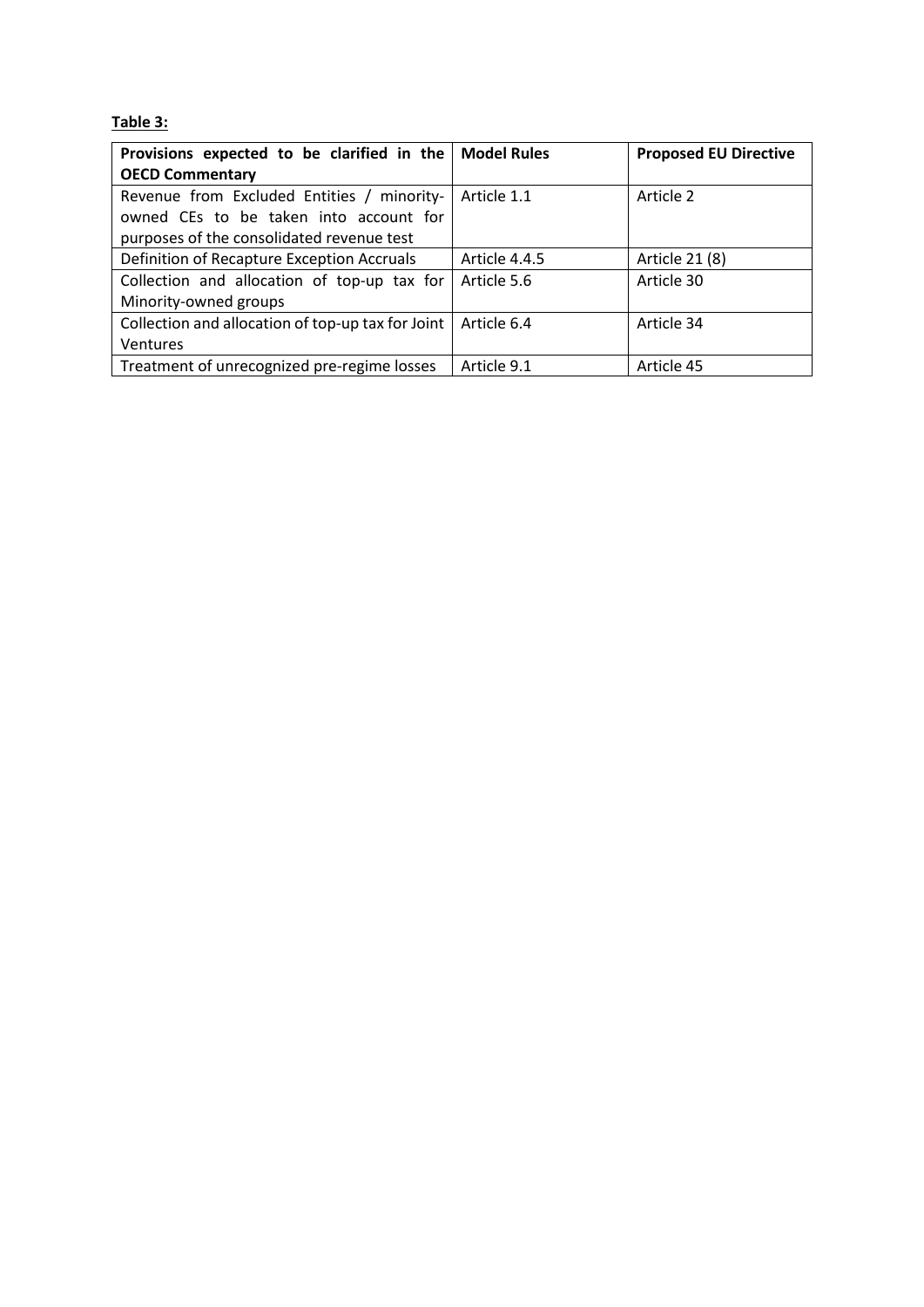#### **Example 1**

#### *Facts*

Hold Co is the UPE of an MNE Group and is tax resident in jurisdiction A that has not adopted GloBE rules. Hold owns 100% of B Co 1 and 40% of B Co 2 (both tax resident in jurisdiction B which is an EU Member State). The remaining 60% of B Co 2 is owned by B Co 1 which is deemed a controlling interest. B Co 2 owns 100% of C Co (tax resident in jurisdiction C). Jurisdictions B and C have both adopted qualified IIR and UTPR. Jurisdiction B is considered low-taxed.



#### *Assessment (Model Rules)*

#### *a) IIR*

Hold Co (UPE) is not subject to top-up tax since jurisdiction A does not apply the IIR. Following the topdown approach, B Co 1 is subject to top-up tax under the IIR as it is the next parent down the ownership chain (IPE). B Co 1 is subject to IIR based on its allocable share in respect of those low-taxed constituent entities in which it has a direct or indirect equity interest. B Co 2 is not allowed to apply the IIR because a controlling interest in B Co 2 is held by an IPE subject to IIR (B Co 1). The ETR of jurisdiction B is less than the minimum rate. However, the Model Rules do not provide for the possibility to apply the IIR where the jurisdiction of the taxable parent is low-taxed.

#### *b) UTPR*

The total top-up tax amount for jurisdiction B is to be collected under the UTPR by all jurisdictions that are subject to a qualified UTPR and where constituent entities are located, namely jurisdictions B and C.

#### *Assessment (EU Directive)*

#### *a) IIR*

In contrast to the Model Rules, the proposed EU Directive allows for the IIR to be applied where the parent jurisdiction (in this case, jurisdiction B) is low-taxed. The IIR therefore applies at the level of B